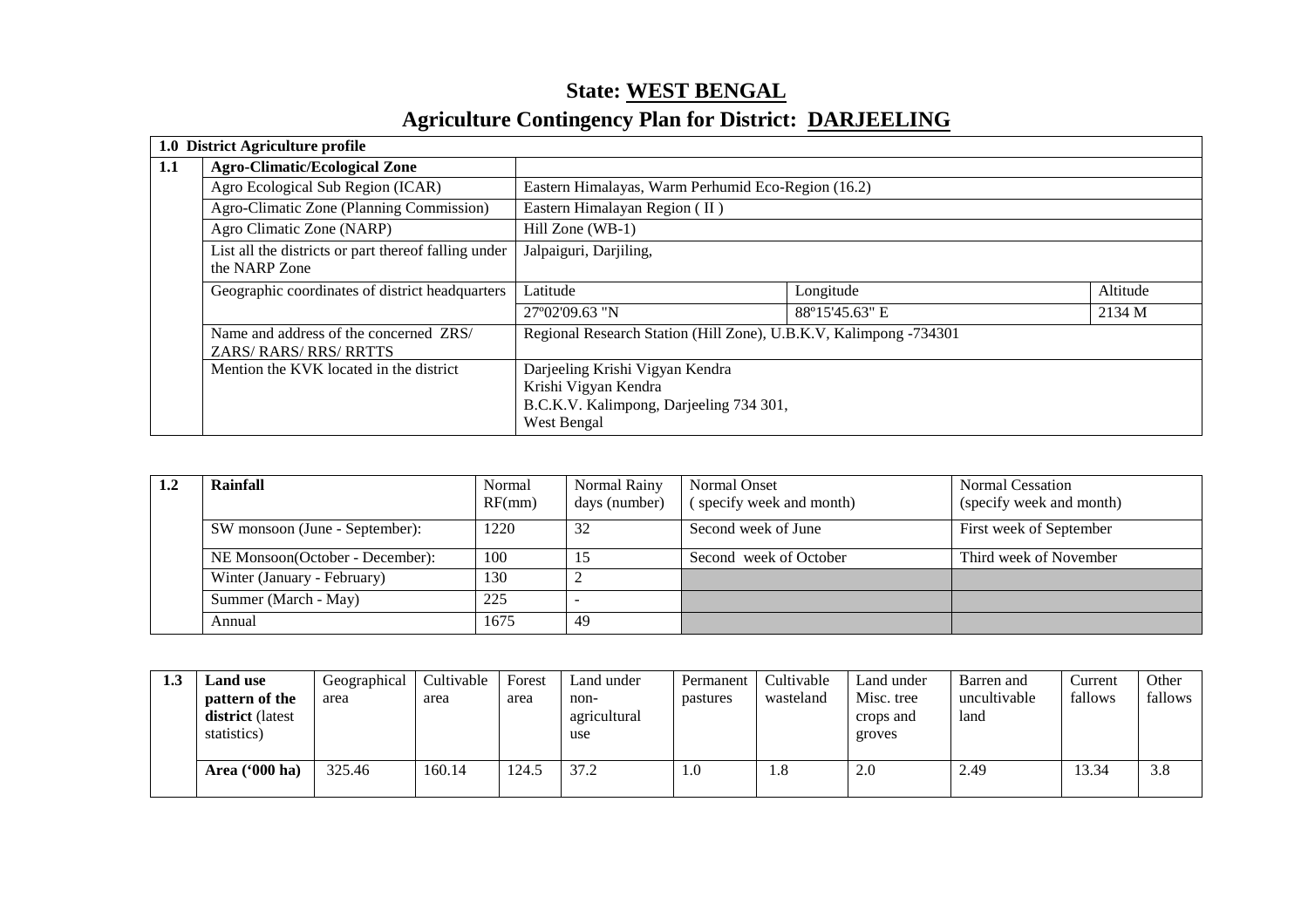| Major Soils (common names like red            | Area $(900 \text{ ha})$ | Percent (%) of total geographical area |
|-----------------------------------------------|-------------------------|----------------------------------------|
| sandy loam deep soils (etc.,) $*$             |                         |                                        |
| Medium deep to very deep fine loamy soils     | 110.48                  | 35.0                                   |
| (hill- brown forest soils)                    |                         |                                        |
| Sandy loam soils (Medium lands to foot hills) | 109.31                  | 34.7                                   |
| Shallow to medium deep Loamy soils (plains)   | 95.10                   | 30.0                                   |
| Others (specify):                             |                         |                                        |

| 1.5 | <b>Agricultural land use</b> | Area $('000 ha)$ | Cropping intensity % |
|-----|------------------------------|------------------|----------------------|
|     | Net sown area                | 143.86           | 122.48               |
|     | Area sown more than once     | 32.34            |                      |
|     | Gross cropped area           | 176.20           |                      |

| 1.6 | <b>Irrigation</b>                                                                                          | Area ('000 ha)            |                          |                                                                                                   |  |  |  |  |  |  |
|-----|------------------------------------------------------------------------------------------------------------|---------------------------|--------------------------|---------------------------------------------------------------------------------------------------|--|--|--|--|--|--|
|     | Net irrigated area                                                                                         | 8.94                      |                          |                                                                                                   |  |  |  |  |  |  |
|     | Gross irrigated area                                                                                       | 3.67                      |                          |                                                                                                   |  |  |  |  |  |  |
|     | Rainfed area                                                                                               | 46.000                    |                          |                                                                                                   |  |  |  |  |  |  |
|     | <b>Sources of Irrigation</b>                                                                               | Number                    | Area ('000 ha)           | Percentage of total irrigated area                                                                |  |  |  |  |  |  |
|     | Canals                                                                                                     |                           |                          |                                                                                                   |  |  |  |  |  |  |
|     | Tanks                                                                                                      | $\overline{\phantom{a}}$  | $\overline{\phantom{a}}$ |                                                                                                   |  |  |  |  |  |  |
|     | Open wells                                                                                                 | 48                        | 0.17                     |                                                                                                   |  |  |  |  |  |  |
|     | Bore wells                                                                                                 | 588                       | 2.23                     |                                                                                                   |  |  |  |  |  |  |
|     | Lift irrigation schemes                                                                                    | 128                       | 4.16                     |                                                                                                   |  |  |  |  |  |  |
|     | Micro-irrigation                                                                                           | 16                        | 4.15                     |                                                                                                   |  |  |  |  |  |  |
|     | Other sources (please specify)                                                                             | 780                       | 10.72                    | $\overline{\phantom{a}}$                                                                          |  |  |  |  |  |  |
|     | Total Irrigated Area                                                                                       |                           |                          |                                                                                                   |  |  |  |  |  |  |
|     | Pump sets                                                                                                  | $\overline{\phantom{0}}$  |                          |                                                                                                   |  |  |  |  |  |  |
|     | No. of Tractors                                                                                            |                           |                          |                                                                                                   |  |  |  |  |  |  |
|     | Groundwater availability and use* (Data<br>source: State/Central Ground water<br><b>Department /Board)</b> | No. of blocks/<br>Tehsils | $(\%)$ area              | Quality of water (specify the problem<br>such as high levels of arsenic, fluoride,<br>saline etc) |  |  |  |  |  |  |
|     | Over exploited                                                                                             |                           | $\overline{a}$           |                                                                                                   |  |  |  |  |  |  |
|     | Critical                                                                                                   | Not available             | $\overline{\phantom{a}}$ | Not available                                                                                     |  |  |  |  |  |  |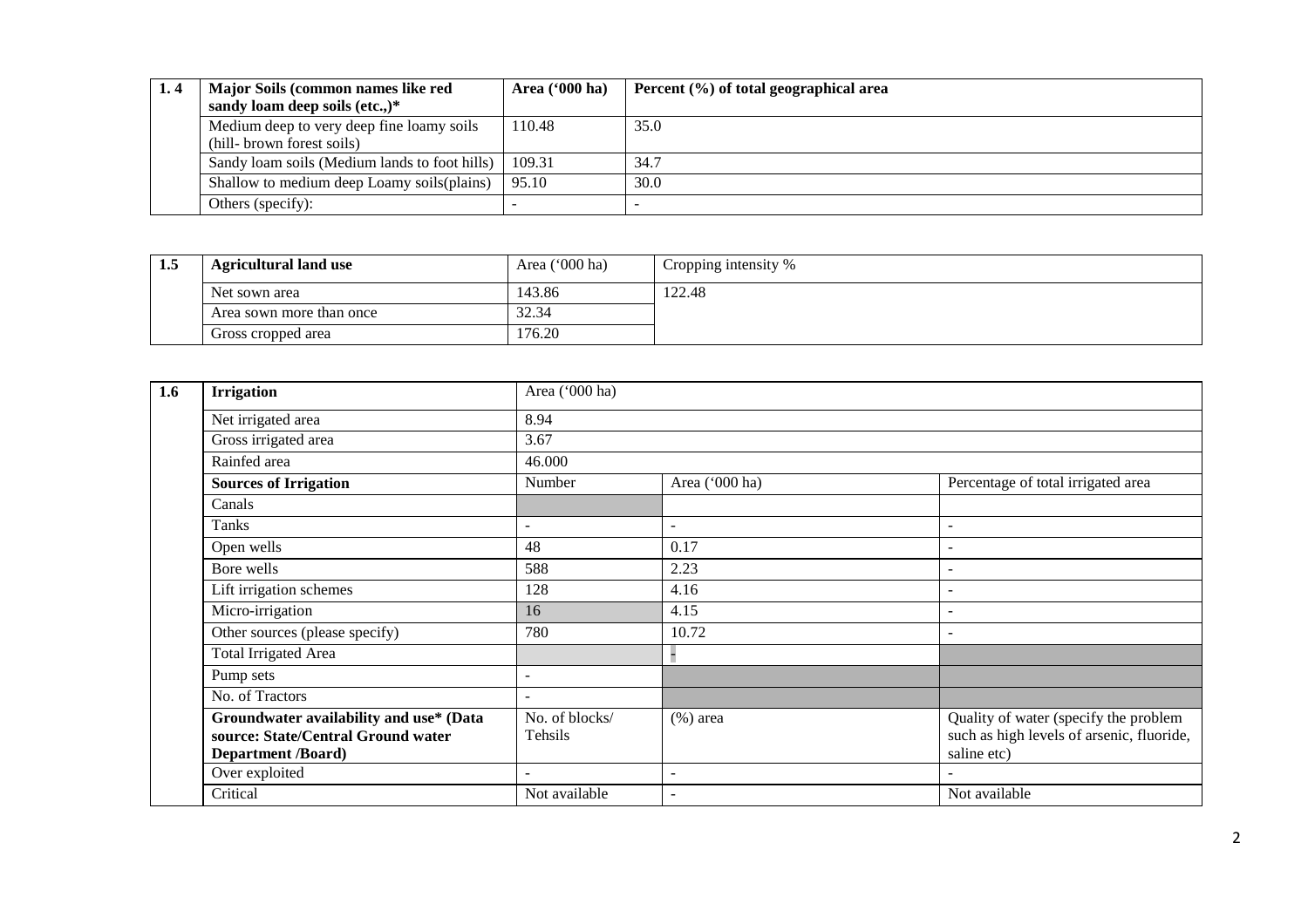| Semi-critical                                                                                                   |  |  |  |  |  |  |
|-----------------------------------------------------------------------------------------------------------------|--|--|--|--|--|--|
| Safe                                                                                                            |  |  |  |  |  |  |
| Wastewater availability and use                                                                                 |  |  |  |  |  |  |
| Ground water quality                                                                                            |  |  |  |  |  |  |
| *over-exploited: groundwater utilization > 100%; critical: 90-100%; semi-critical: 70-90%; safe: $\langle 70\%$ |  |  |  |  |  |  |

#### **1.7Area under major field crops & horticulture (as per latest figures) (2008-09)**

| 1.7 | Major field crops cultivated | Area $(900 \text{ ha})$ |                |              |                          |                          |              |               |                    |  |  |
|-----|------------------------------|-------------------------|----------------|--------------|--------------------------|--------------------------|--------------|---------------|--------------------|--|--|
|     |                              | <b>Kharif</b>           |                |              | Rabi                     |                          |              |               |                    |  |  |
|     |                              | <b>Irrigated</b>        | <b>Rainfed</b> | <b>Total</b> | <b>Irrigated</b>         | Rainfed                  | <b>Total</b> | <b>Summer</b> | <b>Grand</b> total |  |  |
|     | Rice                         |                         | 31.4           | 31.4         |                          | 2.41                     | 2.41         | 0.67          | 34.48              |  |  |
|     | Maize                        |                         | 14.6           | 14.6         | $\overline{\phantom{0}}$ | $\overline{\phantom{0}}$ |              |               | 14.6               |  |  |
|     | Wheat                        |                         |                |              |                          | 1.5                      | 1.5          |               | 1.J                |  |  |
|     | Oilseed (Mustard, Linseed)   |                         |                |              |                          | 14.3                     | 14.3         |               | 14.3               |  |  |
|     |                              |                         |                |              | -                        | $\overline{\phantom{a}}$ |              |               |                    |  |  |

| Horticulture crops - Fruits            | Area ('000 ha) |
|----------------------------------------|----------------|
|                                        | <b>Total</b>   |
| Pineapple                              | 124.9          |
| Mandarin                               | 0.5            |
| Other citrus                           | 5.7            |
| Banana                                 | 3.3            |
| Litchi                                 | 3.0            |
| <b>Horticulture crops - Vegetables</b> | <b>Total</b>   |
| Cucumbers                              | 65.0           |
| Brinjal                                | 46.4           |
| Cabbage                                | 29.2           |
| Cauliflower                            | 26.2           |
| Radish                                 | 13.6           |
| <b>Medicinal and Aromatic crops</b>    | ٠              |
| <b>Plantation crops</b>                | ٠              |
| Tea                                    | 21.3           |
| Ginger                                 | 2.2            |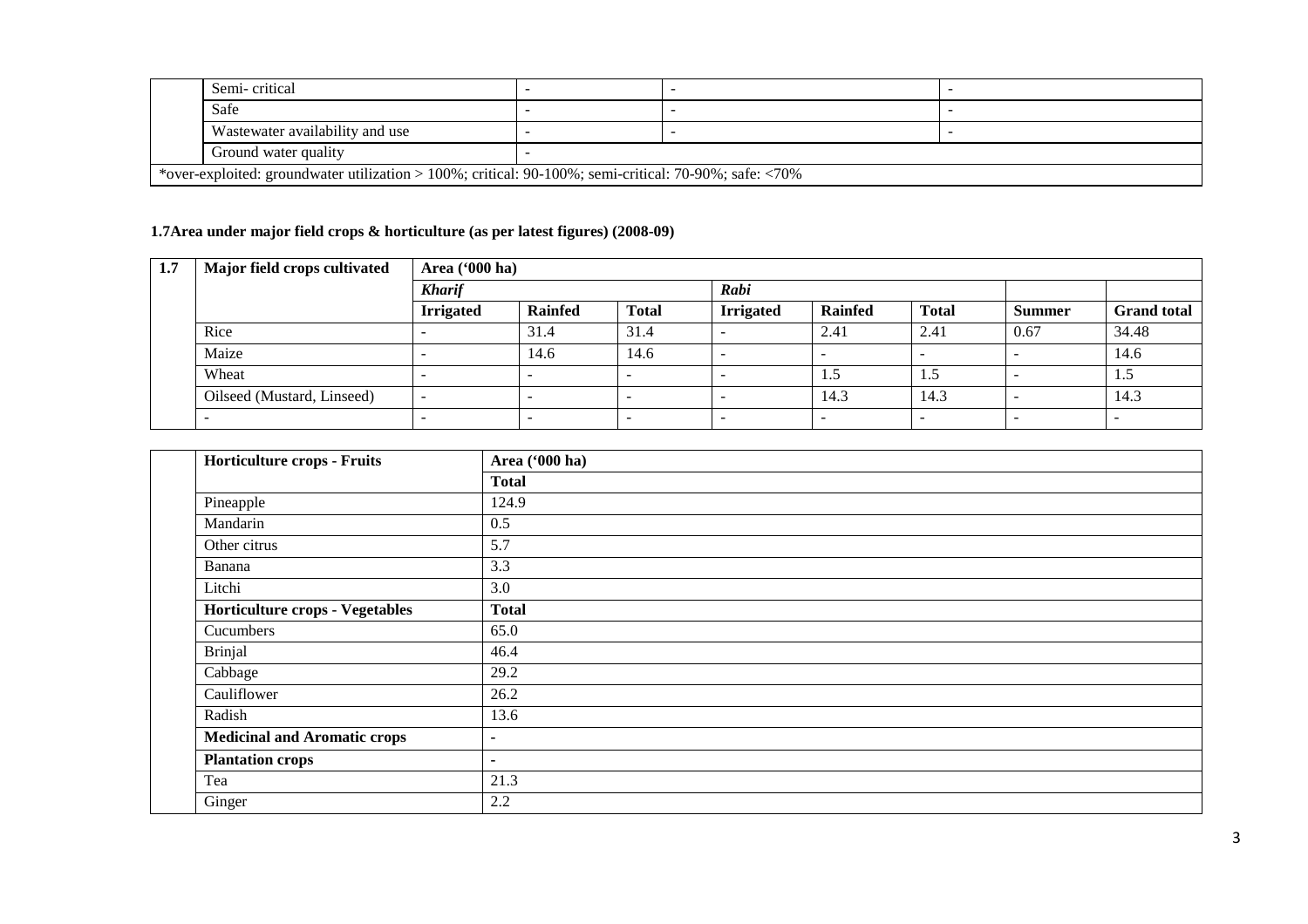| Chillies<br>$-1$<br>Ar:<br>uu, | <br>$U_{\cdot}$ |
|--------------------------------|-----------------|
| Potato<br>.                    | $\sigma$ .      |
| Large<br>tamom<br>card         | . .<br>4.0      |

| 1.8  | Livestock (2007-08)                                                  |                                 |                               | <b>Male</b> ('000)       |                | Female ('000)            |                           |                        | <b>Total ('000)</b>            |              |
|------|----------------------------------------------------------------------|---------------------------------|-------------------------------|--------------------------|----------------|--------------------------|---------------------------|------------------------|--------------------------------|--------------|
|      | Non descriptive Cattle (local low yielding)                          |                                 |                               | 76.4                     |                | 127.0                    |                           |                        | 203.4                          |              |
|      | Crossbred cattle                                                     |                                 |                               | 20.4                     |                | 64.5                     |                           |                        | 84.9                           |              |
|      | Non descriptive Buffaloes (local low yielding)                       |                                 |                               | 2.0                      |                | 4.4                      |                           |                        | 6.4                            |              |
|      | Goat                                                                 |                                 |                               |                          |                |                          |                           |                        | 248.4                          |              |
|      | Sheep                                                                |                                 |                               | $\overline{\phantom{a}}$ |                | $\blacksquare$           |                           |                        | 0.9                            |              |
|      | Others (Camel, Pig, Yak etc.)                                        |                                 |                               |                          |                |                          |                           |                        |                                |              |
|      |                                                                      | Commercial dairy farms (Number) |                               |                          |                |                          |                           |                        | 09 (number)                    |              |
| 1.9  | Poultry                                                              |                                 |                               | No. of farms             |                |                          | Total No. of birds ('000) |                        |                                |              |
|      | Commercial                                                           |                                 |                               |                          |                | 357.8                    |                           |                        |                                |              |
|      | Backyard                                                             |                                 |                               |                          |                | 162.8                    |                           |                        |                                |              |
| 1.10 | Fisheries (Data source: Chief Planning Officer) : Not applicable     |                                 |                               |                          |                |                          |                           |                        |                                |              |
|      | A. Capture                                                           |                                 |                               |                          |                |                          |                           |                        |                                |              |
|      | i) Marine (Data Source:                                              | No. of fishermen                |                               | <b>Boats</b>             |                | <b>Nets</b>              |                           |                        | <b>Storage facilities (Ice</b> |              |
|      | <b>Fisheries Department)</b>                                         |                                 |                               | Mechanized               | Non-           |                          | Mechanized                |                        | Non-mechanized                 | plants etc.) |
|      |                                                                      |                                 |                               |                          |                | mechanized               | (Trawl nets,              | (Shore Seines,         |                                |              |
|      |                                                                      |                                 |                               |                          |                |                          | Gill nets)                | Stake & trap nets)     |                                |              |
|      |                                                                      |                                 |                               |                          |                |                          |                           |                        |                                |              |
|      |                                                                      |                                 |                               |                          | $\blacksquare$ |                          | $\overline{a}$            |                        |                                | $\sim$       |
|      | ii) Inland (Data Source:                                             |                                 | No. Farmer owned ponds        |                          |                | <b>No. of Reservoirs</b> |                           |                        | No. of village tanks           |              |
|      | <b>Fisheries Department)</b>                                         | $\mathbb{Z}^2$                  |                               |                          | $\equiv$       |                          |                           | $\omega$               |                                |              |
|      | <b>B.</b> Culture                                                    |                                 |                               |                          |                |                          |                           |                        |                                |              |
|      | i) Brackish water (Data Source:<br>÷.<br>MPEDA/Fisheries Department) |                                 | <b>Water Spread Area (ha)</b> |                          | Yield (t/ha)   |                          |                           | Production ('000 tons) |                                |              |
|      |                                                                      |                                 |                               |                          | $\sim$         |                          |                           | $\omega$               |                                |              |
|      | ii) Fresh water (Data Source: Fisheries<br>Department)               |                                 | 1817.0                        |                          |                | $\sim$                   |                           |                        | 159.5                          |              |
|      | <b>Others</b>                                                        |                                 | 1817.0                        |                          |                | $\mathbf{r}$             |                           | 159.5                  |                                |              |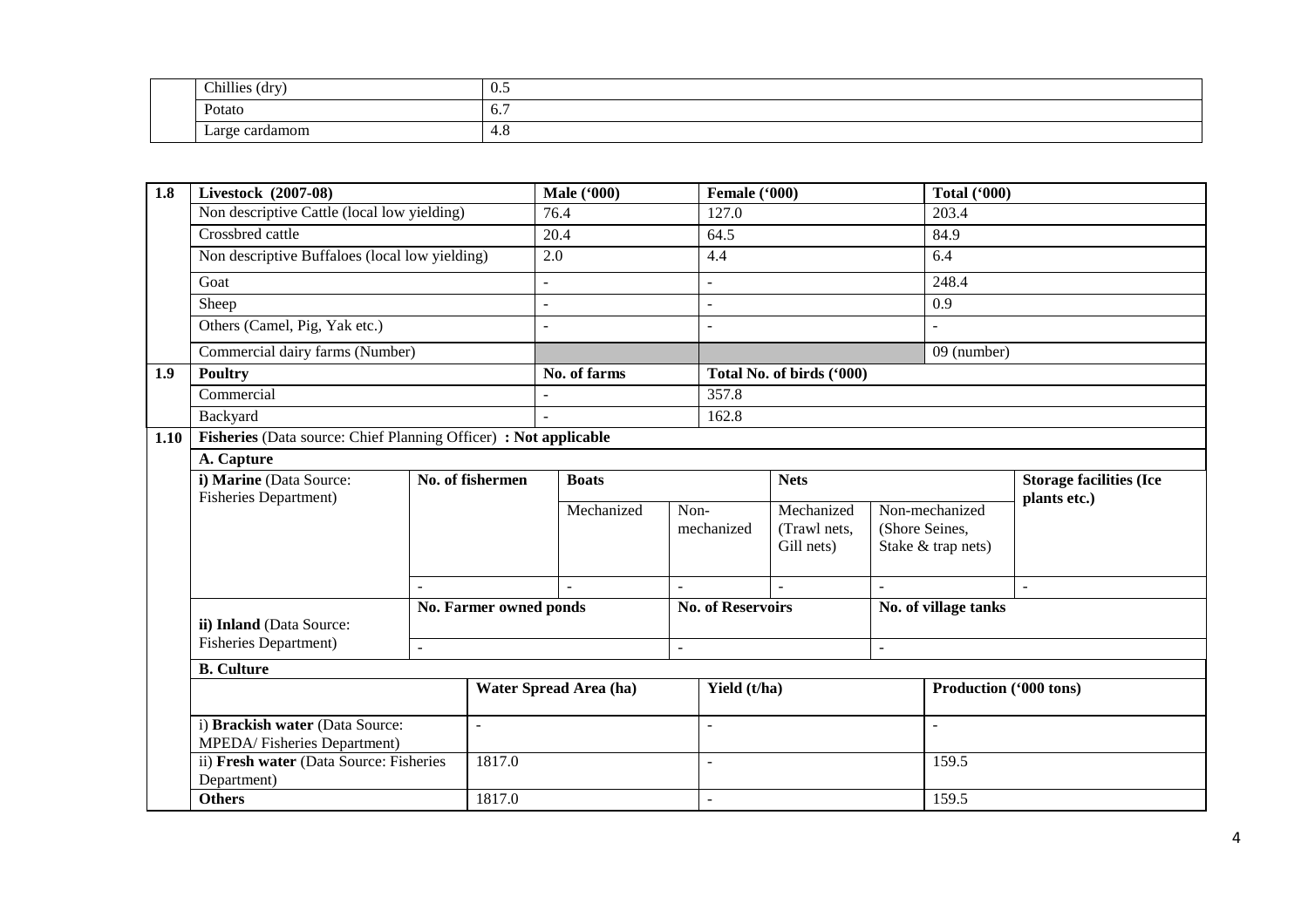| 1.11 | Name of crop                                        | <b>Kharif</b>            |                         | Rabi                     |                          | <b>Summer</b>            |                              | <b>Total</b><br>Production<br>(000 t)<br>60.7<br>29.2<br>4.7<br>0.8<br>0.5<br>4.43<br>0.30<br>0.62<br>0.15 |                         |
|------|-----------------------------------------------------|--------------------------|-------------------------|--------------------------|--------------------------|--------------------------|------------------------------|------------------------------------------------------------------------------------------------------------|-------------------------|
|      |                                                     | Production<br>(000 t)    | Productivity<br>(kg/ha) | Production<br>(000 t)    | Productivity<br>(kg/ha)  | Production<br>(000 t)    | Productivity<br>(kg/ha)      |                                                                                                            | Productivity<br>(kg/ha) |
|      | Rice                                                | 48.7                     | 1673                    | 9.3                      | 1576                     | 2.6                      | 1625                         |                                                                                                            | 4874                    |
|      | Maize                                               | 29.2                     | 2300                    | $\blacksquare$           |                          |                          | $\qquad \qquad \blacksquare$ |                                                                                                            | 2300                    |
|      | Wheat                                               |                          |                         | 4.7                      | 1700                     | $\sim$                   | $\overline{\phantom{a}}$     |                                                                                                            | 1700                    |
|      | Millet (Kodo millet)                                | 0.8                      | 1600                    | $\blacksquare$           |                          | $\overline{\phantom{a}}$ | $\overline{\phantom{a}}$     |                                                                                                            | 1600                    |
|      | Rapeseed                                            | $\overline{\phantom{m}}$ |                         | 0.5                      | 600                      | $\overline{\phantom{a}}$ | $\overline{\phantom{a}}$     |                                                                                                            | 600                     |
|      | Vegetable (Cabbage,<br>Cauliflower, Radish<br>etc.) | 2.0                      | 7500                    | 1.012                    | 1000                     | 1.40                     | 7200                         |                                                                                                            | 15700                   |
|      | Chilli                                              | 0.3                      | 750                     |                          |                          |                          |                              |                                                                                                            | 750                     |
|      | Ginger                                              | 0.6                      | 3100                    | $\overline{\phantom{a}}$ | $\overline{\phantom{a}}$ | $\overline{\phantom{0}}$ | $\overline{\phantom{a}}$     |                                                                                                            | 3100                    |
|      | Turmeric                                            | 0.2                      | 1500                    | $\overline{\phantom{a}}$ | $\overline{\phantom{a}}$ | $\overline{\phantom{a}}$ | $\overline{\phantom{a}}$     |                                                                                                            | 1500                    |
|      | Cardamum                                            |                          | 245                     |                          |                          | $\overline{\phantom{a}}$ | $\overline{\phantom{0}}$     | $\overline{\phantom{a}}$                                                                                   | 245                     |
|      | Potato                                              |                          | -                       | 113.10                   | 15700                    | $\overline{\phantom{a}}$ | $\overline{\phantom{a}}$     | 113.10                                                                                                     | 15700                   |

**1.11 Production and Productivity of major crops** (Average of last 5 years: 2004, 05, 06, 07, 08, 09)

| 1.12 | Sowing window for 5<br>major field crops<br>(start and end of<br>normal sowing period) | <b>Rice</b>                                              | <b>Maize</b>                                                 | <b>Turmeric and</b><br>Ginger (sole $\&$<br>intercrop) | Wheat                                     | <b>Kodo Millet</b>                                 | <b>Mustard</b>                                 |
|------|----------------------------------------------------------------------------------------|----------------------------------------------------------|--------------------------------------------------------------|--------------------------------------------------------|-------------------------------------------|----------------------------------------------------|------------------------------------------------|
|      | Pre-Kharif                                                                             |                                                          | 4 <sup>th</sup> week of Feb to March<br>$4^{\text{th}}$ week | March $2nd$ week to<br>April $2nd$ week                |                                           |                                                    |                                                |
|      | Kharif-Rainfed                                                                         | Aman rice transplanted:<br>July $1st$ week to $4th$ week |                                                              |                                                        |                                           | June 1 <sup>st</sup> week<br>to July $1st$<br>week |                                                |
|      | Kharif-Irrigated                                                                       |                                                          |                                                              |                                                        |                                           |                                                    |                                                |
|      | Rabi-Rainfed                                                                           |                                                          |                                                              |                                                        | Nov $2^{nd}$<br>week to Dec<br>$2nd$ week |                                                    | Sept $1st$ week to<br>Oct $4^{\text{th}}$ week |
|      | Rabi-Irrigated                                                                         |                                                          |                                                              |                                                        |                                           |                                                    |                                                |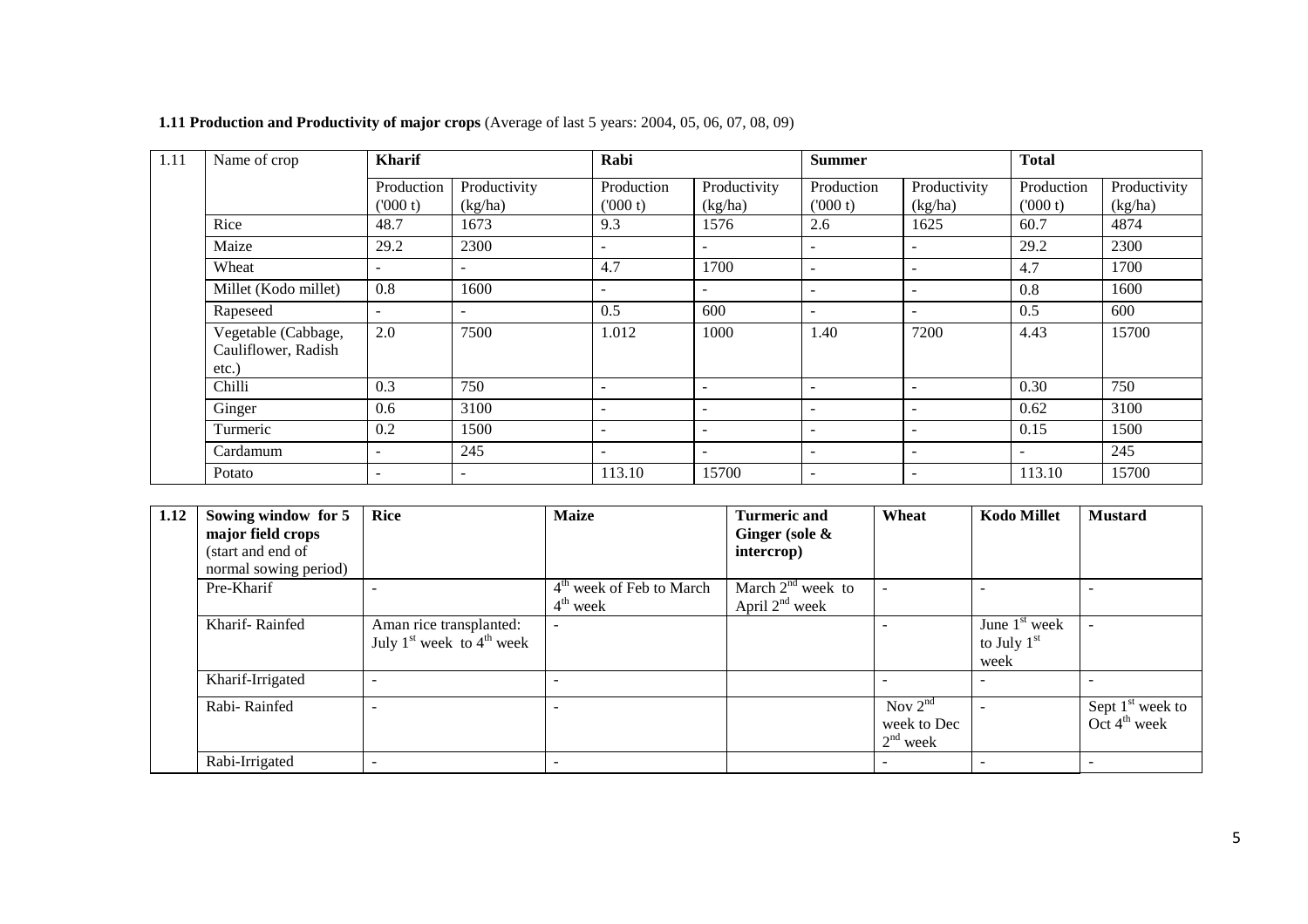| 1.13 | What is the major contingency the district is prone to | Regular                  | Occasional | None   |
|------|--------------------------------------------------------|--------------------------|------------|--------|
|      | Drought                                                |                          |            |        |
|      | Flood                                                  |                          |            |        |
|      | Cyclone                                                |                          |            |        |
|      | Hail storm                                             |                          |            | $\sim$ |
|      | Heat wave                                              |                          |            |        |
|      | Cold wave                                              |                          |            |        |
|      | Frost                                                  |                          |            | $\sim$ |
|      | Sea water intrusion                                    |                          |            |        |
|      | Pests and disease outbreak (specify)                   | $\overline{\phantom{a}}$ |            |        |
|      | Others (specify)                                       |                          |            |        |

| 1.14 | Include Digital maps of the<br>district for | Location map of district within State as Annexure I | Enclosed: Yes |
|------|---------------------------------------------|-----------------------------------------------------|---------------|
|      | Mean annual rainfall as Annexure 2          | Enclosed: Yes                                       |               |
|      |                                             | Soil map as Annexure 3                              | Enclosed: Yes |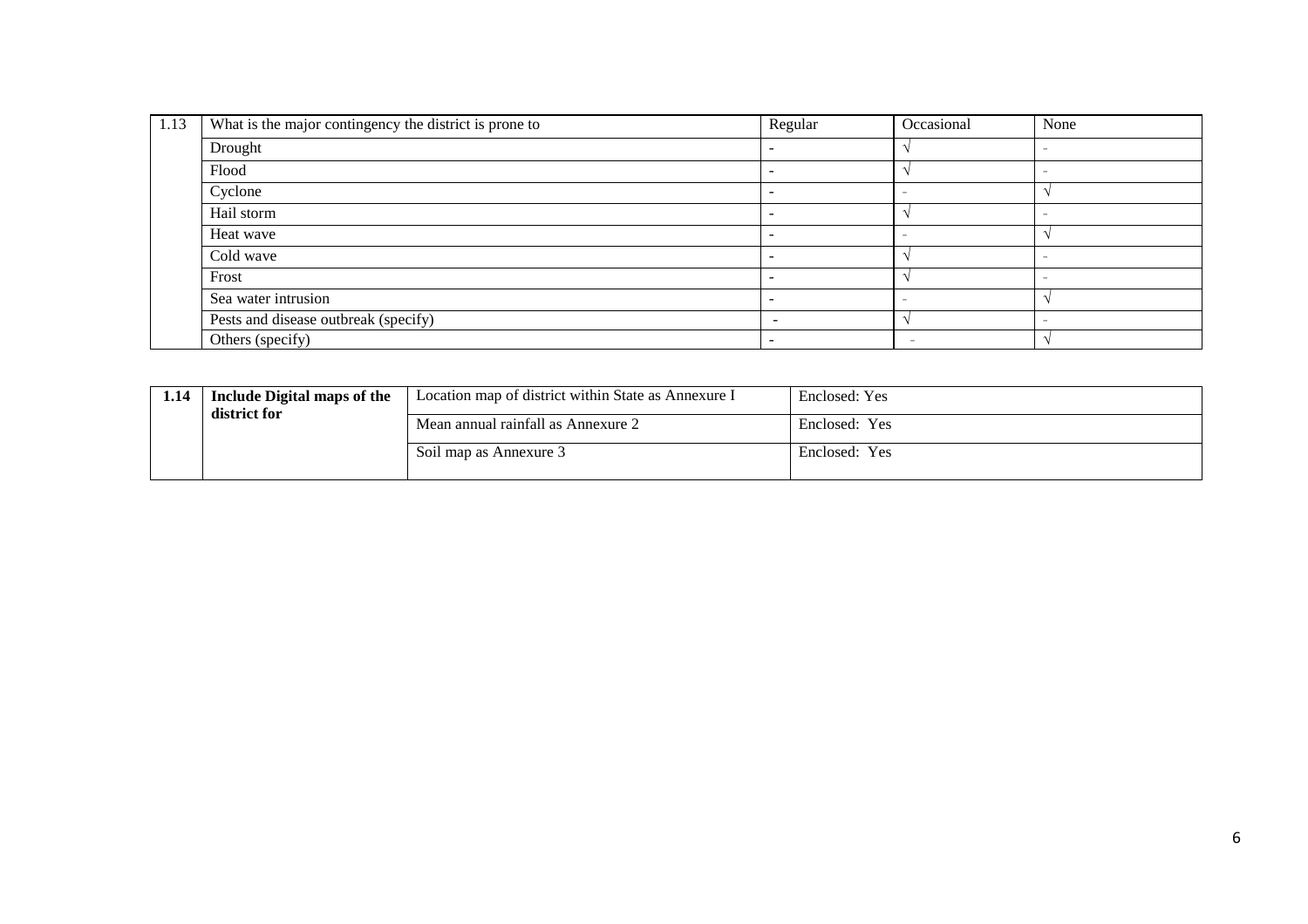#### **Annexure I**



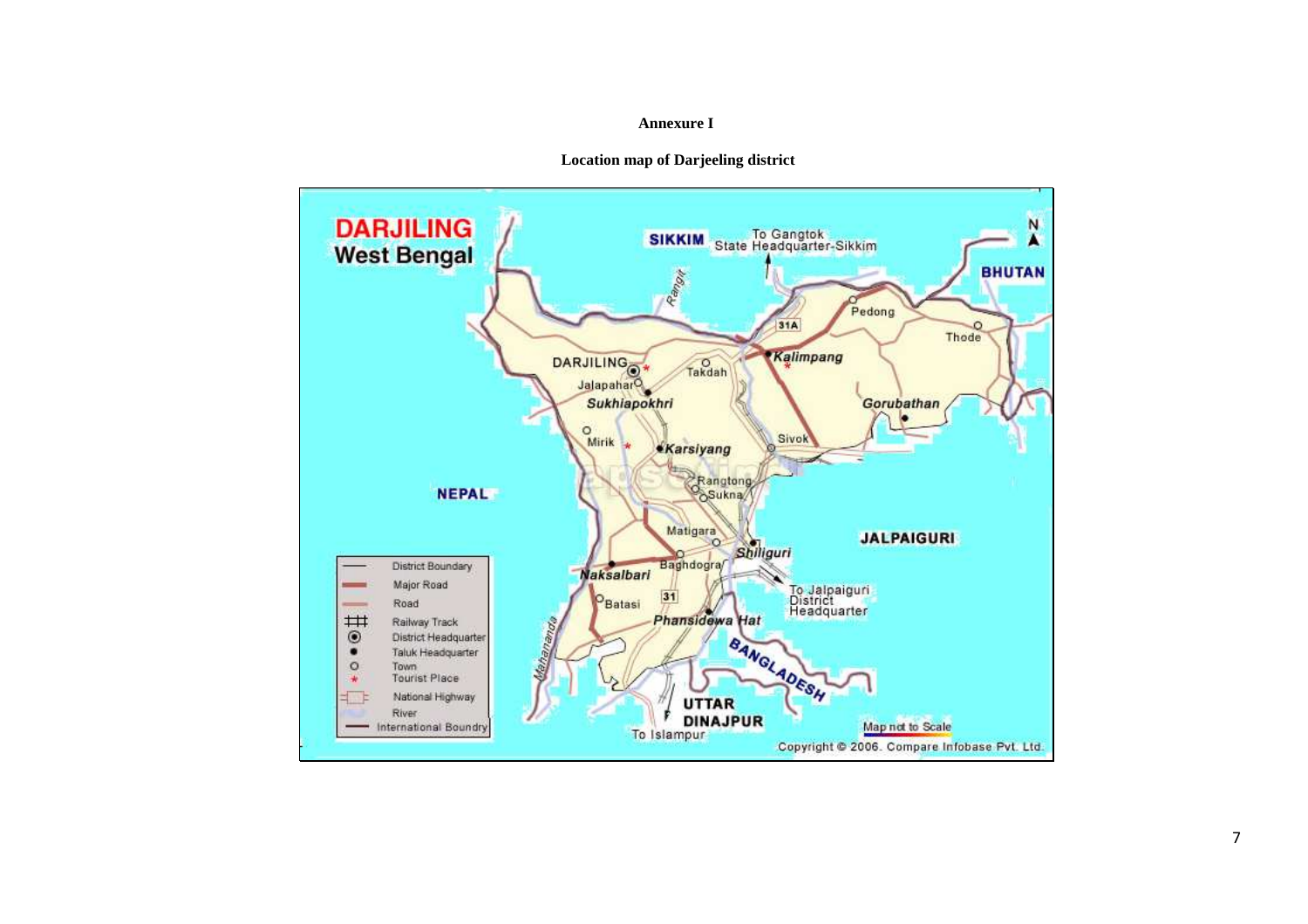

**Annexure – II** 

**Mean monthly rainfall of Darjeeling district**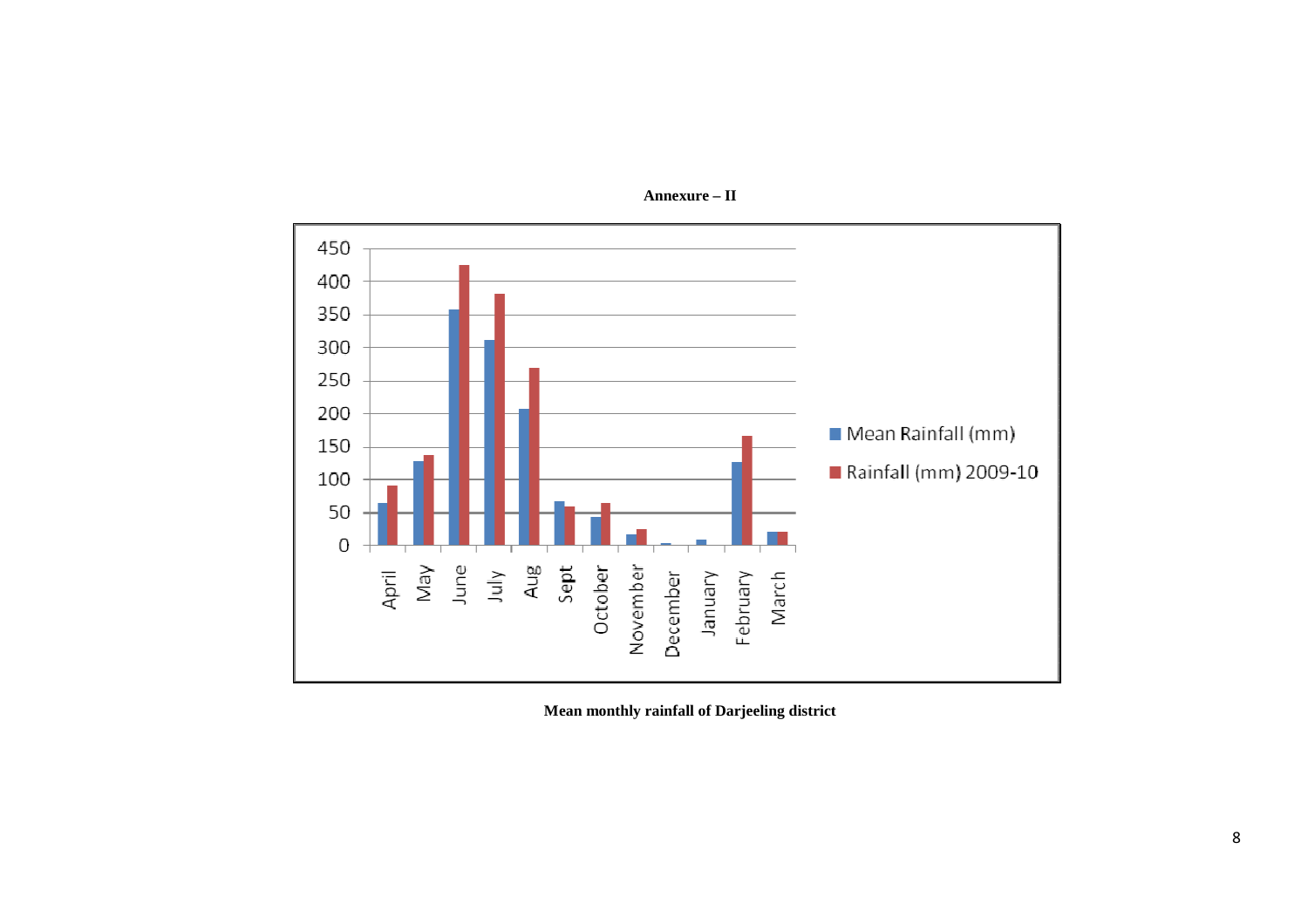#### **Annexure – III**

#### **Soil map of darjeeling district**



Source: NBSS & LUP Regional Centre, Kolkata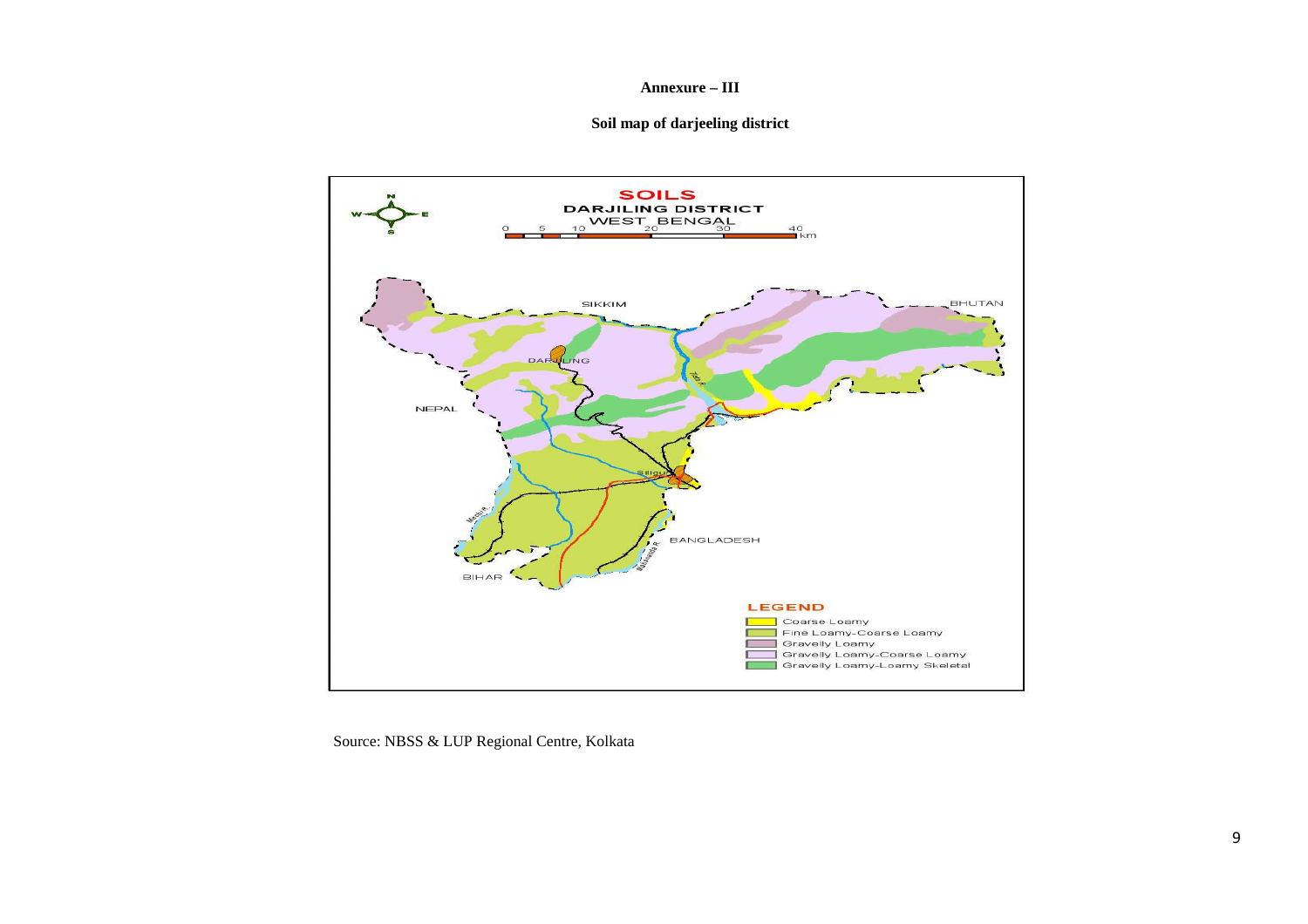#### **2.0 Strategies for weather related contingencies**

**2.1 Drought** 

**2.1.1 Rainfed situation** 

| Condition                                               |                                                                               |                                                                                     | <b>Suggested Contingency measures</b>                                                |                                                                     |                                                                                                 |  |
|---------------------------------------------------------|-------------------------------------------------------------------------------|-------------------------------------------------------------------------------------|--------------------------------------------------------------------------------------|---------------------------------------------------------------------|-------------------------------------------------------------------------------------------------|--|
| <b>Early</b><br>season<br>drought<br>(delayed<br>onset) | <b>Major Farming</b><br>situation                                             | Normal Crop/<br><b>Cropping</b><br>system                                           | Change in crop /<br>cropping system<br>including variety                             | <b>Agronomic measures</b>                                           | <b>Remarks</b> on<br>Implementation                                                             |  |
| Delay by 2<br>weeks<br>$4th$ week of<br>June            | Medium deep to<br>very deep fine<br>loamy soils (hill-<br>brown forest soils) | Maize - Wheat<br>/Mustard/<br>Vegetable (cole<br>crop)                              | No change                                                                            | Normal package of practices given by UBKV                           | Linkage with seed farms,<br>Department of<br>agriculture, WBSC, NSC,<br>UBKV for supply of seed |  |
|                                                         |                                                                               | Aman rice<br>$transplanted -$<br>Vegetable (cole<br>crops) / Mustard<br>Kodo millet | No change. Prefer short<br>duration varieties like<br>Annada or Satabdi<br>No change | Transplanting with 2-3 seedlings / hill<br>$\overline{\phantom{a}}$ |                                                                                                 |  |
|                                                         | Sandy loam soils<br>(Medium lands &<br>terai land)                            | Maize (pre-<br>kharif) - Mustard                                                    | No change                                                                            | Normal package of practices given by UBKV                           |                                                                                                 |  |
|                                                         |                                                                               | Aman rice<br>transplanted -<br>Vegetable /<br>Mustard                               | No change                                                                            | Normal transplanting of 2-3 seedlings/hill                          |                                                                                                 |  |

| <b>Condition</b> |                      |                 | <b>Suggested Contingency measures</b> |                                           |                          |
|------------------|----------------------|-----------------|---------------------------------------|-------------------------------------------|--------------------------|
| Early            | <b>Major Farming</b> | Normal Crop/    | Change in crop /                      | <b>Agronomic measures</b>                 | <b>Remarks</b> on        |
| season           | situation            | <b>Cropping</b> | cropping system                       |                                           | Implementation           |
| drought          |                      | system          | including variety                     |                                           |                          |
| (delayed         |                      |                 |                                       |                                           |                          |
| onset)           |                      |                 |                                       |                                           |                          |
| Delay by 4       | Medium deep to       | Maize - Wheat   | No change                             | Normal package of practices given by UBKV | Linkage with seed farms, |
| weeks            | very deep fine       | /Mustard/       |                                       |                                           | Department of            |
|                  | loamy soils (hill-   | Vegetable (cole |                                       |                                           | agriculture, WBSC, NSC,  |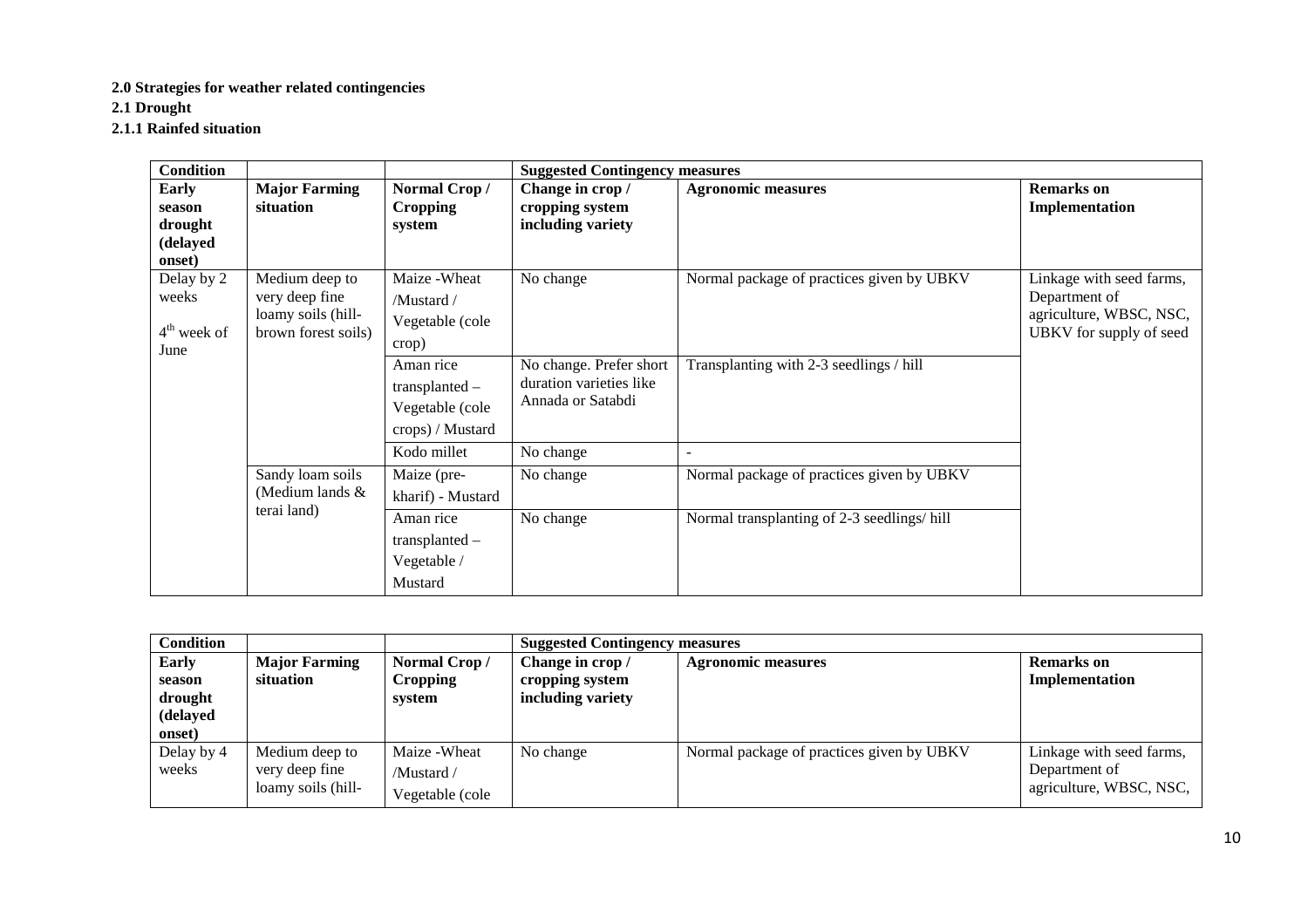| $2nd$ week of | brown forest soils)                                  | crop)                                                                |                                                                         |                                            | UBKV for supply of seed |
|---------------|------------------------------------------------------|----------------------------------------------------------------------|-------------------------------------------------------------------------|--------------------------------------------|-------------------------|
| July          |                                                      | Aman rice<br>$transplanted -$<br>Vegetable (cole<br>crops) / Mustard | No change. Prefer short<br>duration varieties like<br>Annada or Satabdi | Transplanting with 2-3 seedlings / hill    |                         |
|               |                                                      | Kodo millet                                                          | No change                                                               |                                            |                         |
|               | Sandy loam soils<br>(Medium lands $&$<br>terai land) | Maize (pre-                                                          | No change                                                               | Normal package of practices given by UBKV  |                         |
|               |                                                      | kharif) - Mustard                                                    |                                                                         |                                            |                         |
|               |                                                      | Aman rice                                                            | No change                                                               | Normal transplanting of 2-3 seedlings/hill |                         |
|               |                                                      | transplanted -                                                       |                                                                         |                                            |                         |
|               |                                                      | Vegetable /                                                          |                                                                         |                                            |                         |
|               |                                                      | Mustard                                                              |                                                                         |                                            |                         |

| <b>Condition</b> |                      |                   | <b>Suggested Contingency measures</b>        |                                            |                                                    |
|------------------|----------------------|-------------------|----------------------------------------------|--------------------------------------------|----------------------------------------------------|
| <b>Early</b>     | <b>Major Farming</b> | Normal Crop/      | Change in crop /                             | <b>Agronomic measures</b>                  | <b>Remarks</b> on                                  |
| season           | situation            | <b>Cropping</b>   | cropping system                              |                                            | Implementation                                     |
| drought          |                      | system            | including variety                            |                                            |                                                    |
| (delayed         |                      |                   |                                              |                                            |                                                    |
| onset)           |                      |                   |                                              |                                            |                                                    |
| Delay by 6       | Medium deep to       | Maize - Wheat     | No change                                    | Normal package of practices given by UBKV  | Linkage with seed farms,                           |
| weeks            | very deep fine       | /Mustard/         |                                              |                                            | Department of                                      |
| $4th$ week of    | loamy soils (hill-   | Vegetable (cole   |                                              |                                            | agriculture, WBSC, NSC,<br>UBKV for supply of seed |
| July             | brown forest soils)  | crop)             |                                              |                                            |                                                    |
|                  |                      | Aman rice         | No change. Prefer short                      | Transplanting with 2-3 seedlings / hill    |                                                    |
|                  |                      | $transplanted -$  | duration varieties like<br>Annada or Satabdi |                                            |                                                    |
|                  |                      | Vegetable (cole   |                                              |                                            |                                                    |
|                  |                      | crops) / Mustard  |                                              |                                            |                                                    |
|                  |                      | Kodo millet       | No change                                    |                                            |                                                    |
|                  | Sandy loam soils     | Maize (pre-       | No change                                    | Normal package of practices given by UBKV  |                                                    |
|                  | (Medium lands $\&$   | kharif) - Mustard |                                              |                                            |                                                    |
|                  | terai land)          | Aman rice         | No change                                    | Normal transplanting of 2-3 seedlings/hill |                                                    |
|                  |                      | transplanted -    |                                              |                                            |                                                    |
|                  |                      | Vegetable /       |                                              |                                            |                                                    |
|                  |                      | Mustard           |                                              |                                            |                                                    |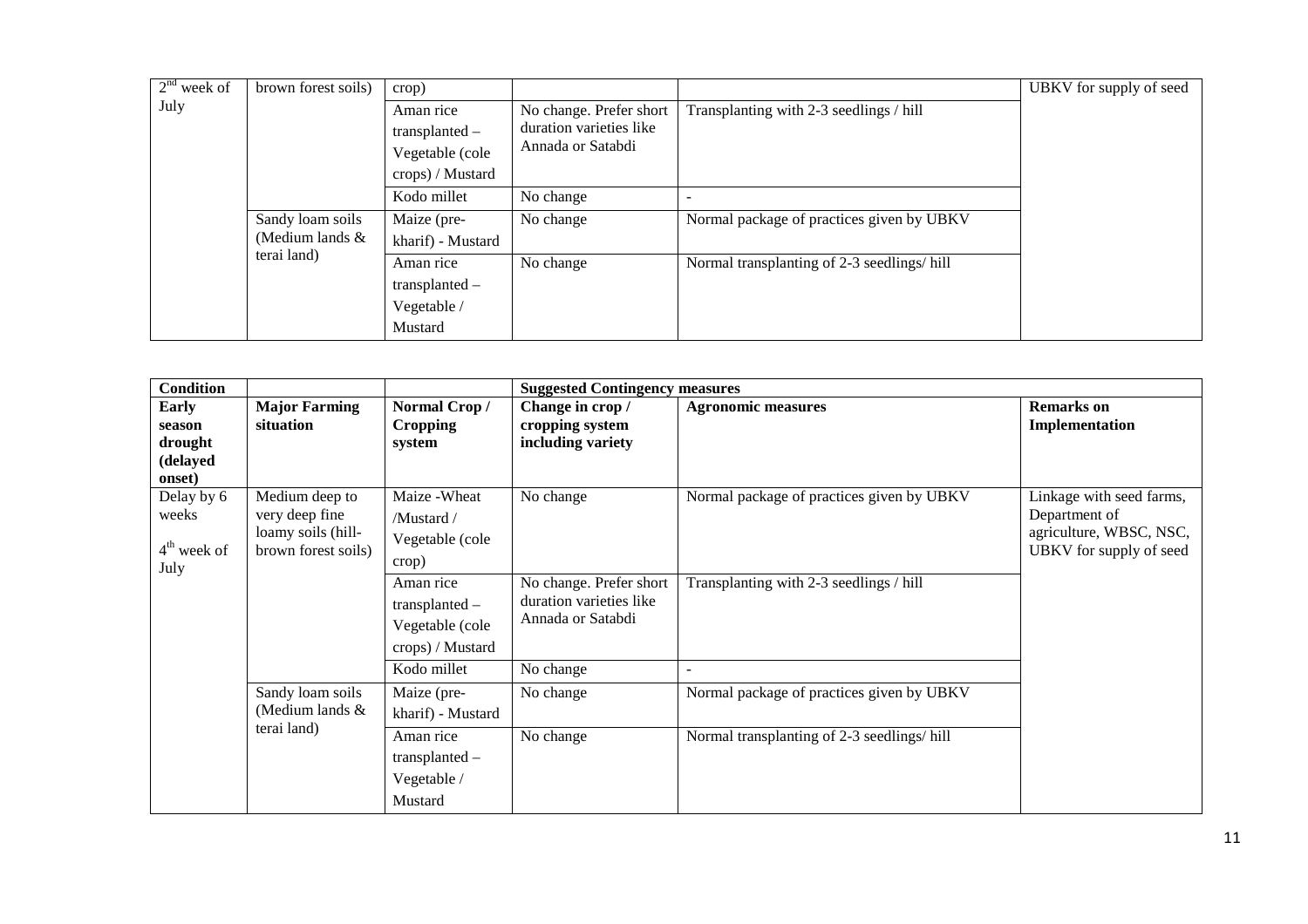| <b>Condition</b>                                        |                                                                               |                                                                      | <b>Suggested Contingency measures</b>                                   |                                            |                                                                                                 |
|---------------------------------------------------------|-------------------------------------------------------------------------------|----------------------------------------------------------------------|-------------------------------------------------------------------------|--------------------------------------------|-------------------------------------------------------------------------------------------------|
| <b>Early</b><br>season<br>drought<br>(delayed<br>onset) | <b>Major Farming</b><br>situation                                             | Normal Crop/<br><b>Cropping</b><br>system                            | Change in crop /<br>cropping system<br>including variety                | <b>Agronomic measures</b>                  | <b>Remarks</b> on<br>Implementation                                                             |
| Delay by 8<br>weeks<br>$2nd$ week of<br>August          | Medium deep to<br>very deep fine<br>loamy soils (hill-<br>brown forest soils) | Maize - Wheat<br>/Mustard/<br>Vegetable (cole<br>crop)               | No change                                                               | Normal package of practices given by UBKV  | Linkage with seed farms,<br>Department of<br>agriculture, WBSC, NSC,<br>UBKV for supply of seed |
|                                                         |                                                                               | Aman rice<br>$transplanted -$<br>Vegetable (cole<br>crops) / Mustard | No change. Prefer short<br>duration varieties like<br>Annada or Satabdi | Transplanting with 2-3 seedlings / hill    |                                                                                                 |
|                                                         | Sandy loam soils<br>(Medium lands $\&$<br>terai land)                         | Kodo millet<br>Maize (pre-<br>kharif) - Mustard                      | No change<br>No change                                                  | Normal package of practices given by UBKV  |                                                                                                 |
|                                                         |                                                                               | Aman rice<br>$transplanted -$<br>Vegetable /<br>Mustard              | No change                                                               | Normal transplanting of 2-3 seedlings/hill |                                                                                                 |

| <b>Condition</b>                                                    |                                                                    |                                                                      | <b>Suggested contingency measures</b>                                                                                                                                    |                                               |  |  |
|---------------------------------------------------------------------|--------------------------------------------------------------------|----------------------------------------------------------------------|--------------------------------------------------------------------------------------------------------------------------------------------------------------------------|-----------------------------------------------|--|--|
| <b>Early season</b>                                                 | <b>Major</b>                                                       | <b>Normal</b>                                                        | Crop management                                                                                                                                                          | Soil nutrient & moisture conservation measues |  |  |
| drought (Normal                                                     | Farming                                                            | Crop/cropping                                                        |                                                                                                                                                                          |                                               |  |  |
| onset)                                                              | situation                                                          | system                                                               |                                                                                                                                                                          |                                               |  |  |
| Normal onset<br>followed by 15-20<br>days dry spell<br>after sowing | Medium<br>deep to very<br>deep fine<br>loamy soils<br>(hill-brown) | Maize - Wheat<br>/Mustard/<br>Vegetable (cole<br>crop)               | Gap filling with improved varieties if the<br>population is less than 50% of optimum                                                                                     | Spray 2% urea during the dry spell            |  |  |
| leading to poor<br>germination/crop<br>stand etc.                   | forest soils)                                                      | Aman rice<br>$transplanted -$<br>Vegetable (cole<br>crops) / Mustard | Staggered nursery with short duration variety<br>like Annada or Satabdi.<br>Transplanting with 2-3 seedlings / hill<br>Timely weed control (mechanical or<br>herbicides) |                                               |  |  |
|                                                                     |                                                                    | Kodo millet                                                          | Intercultivation to control weeds                                                                                                                                        |                                               |  |  |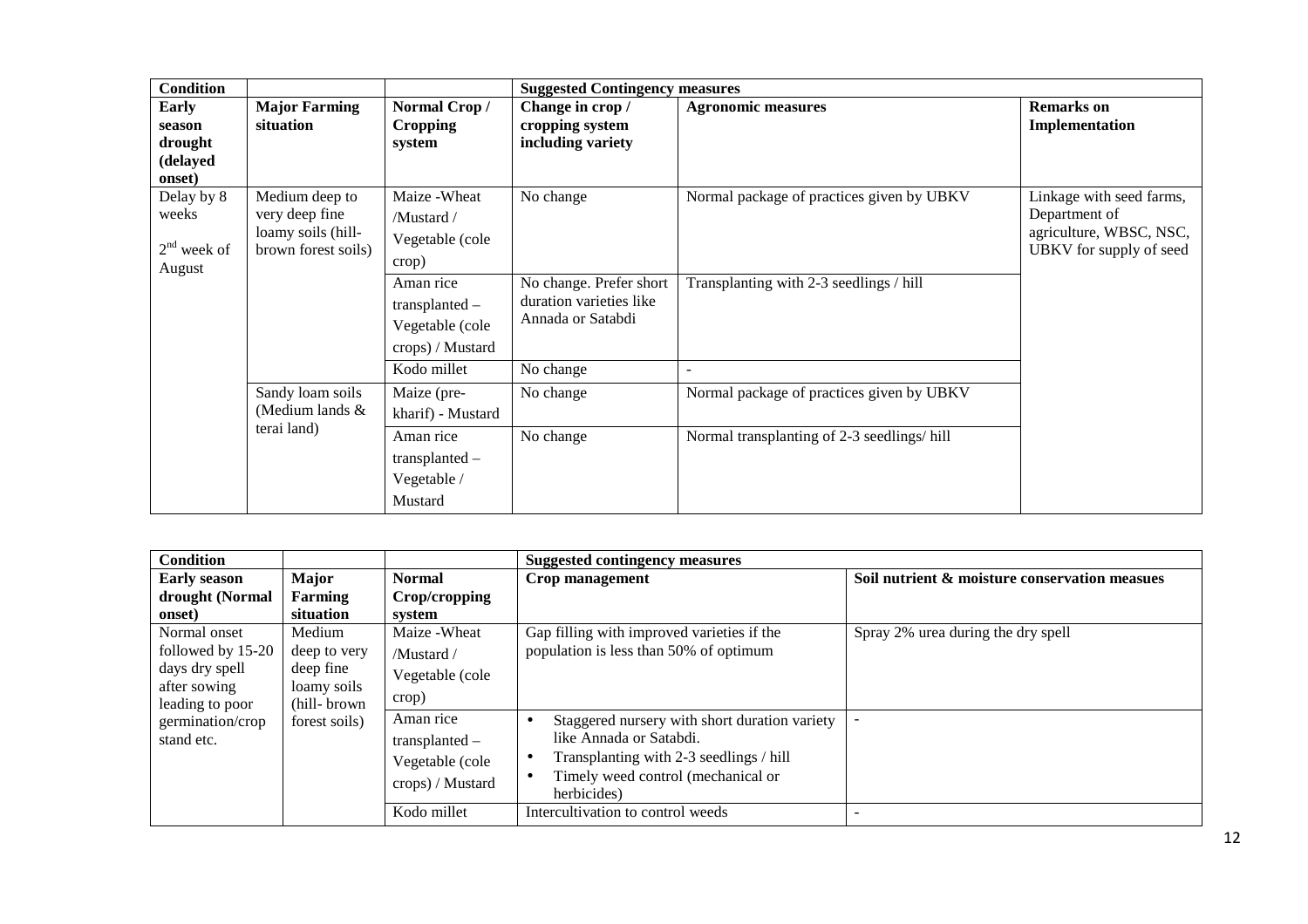| soils<br>(Medium | Maize (pre-kharif)<br>Sandy loam<br>- Mustard                            | Gap filling with improved varieties if the<br>population is less than 50% of optimum<br>Timely weed control (mechanical or herbicides)                 | Intercultivation to control weeds and conserve<br>moisture<br>Spray 2% urea during the dry spell |
|------------------|--------------------------------------------------------------------------|--------------------------------------------------------------------------------------------------------------------------------------------------------|--------------------------------------------------------------------------------------------------|
| land)            | lands & terai<br>Aman rice<br>$transplanted -$<br>Vegetable /<br>Mustard | Staggered nursery with short duration variety<br>like Annada or Satabdi to fill up the gaps<br>Transplanting with 2-3 seedlings / hill<br>Weed control |                                                                                                  |

| <b>Condition</b>                                                                                 |                                                                                  |                                          |                                                                                                                                                  |                                                                                                                                                                                                                   |
|--------------------------------------------------------------------------------------------------|----------------------------------------------------------------------------------|------------------------------------------|--------------------------------------------------------------------------------------------------------------------------------------------------|-------------------------------------------------------------------------------------------------------------------------------------------------------------------------------------------------------------------|
| Mid season drought<br>(long dry spell,<br>consecutive 2 weeks<br>rainless $(>2.5$ mm)<br>period) | <b>Major Farming</b><br>situation                                                | <b>Normal</b><br>Crop/cropping<br>system | Crop management                                                                                                                                  | Soil nutrient & moisture conservation measures                                                                                                                                                                    |
| At vegetative stage                                                                              | Medium deep to<br>very deep fine<br>loamy soils (hill-<br>brown forest<br>soils) | Tea                                      | By pruning/skiffing plants transpiration<br>٠<br>loss can be reduced.<br>Shade tree provides resistant<br>to<br>٠<br>excessive radiation & heat. | Mulching with pruned litters<br>Foliar application of Potassium in the form of<br>Muriate of potash $@ 1-2\%$ at the interval of 15-21<br>days during drought.<br>Irrigation by sprinkler $\&$ surface irrigation |
|                                                                                                  |                                                                                  | Cardamom                                 | Provide shade                                                                                                                                    | Apply life saving irrigation<br>Mulching with coir mat, tree twigs etc<br>Apply well decomposed forest litter or Neem cake<br>for moisture retention.                                                             |

| <b>Condition</b> |                      |               | <b>Suggested contingency measures</b>            |                                       |  |
|------------------|----------------------|---------------|--------------------------------------------------|---------------------------------------|--|
| Mid season       | <b>Major Farming</b> | <b>Normal</b> | Crop management                                  | Soil nutrient & moisture conservation |  |
| drought (long    | situation            | Crop/cropping |                                                  | measures                              |  |
| dry spell)       |                      | system        |                                                  |                                       |  |
|                  | Medium deep to       | Tea           | Watering followed by mulching is recommended for |                                       |  |
| At flowering/    | very deep fine       |               | survival of tea plants as well as to reduce the  |                                       |  |
| fruiting stage   | loamy soils (hill-   |               | excessive dropping of flower buds and fruits     |                                       |  |
|                  | brown forest soils)  | Cardamom      | Aeration should be provide                       | Mulching with leaves of shade tree    |  |
|                  |                      |               |                                                  | Earthing up                           |  |
|                  |                      |               |                                                  |                                       |  |

|  | $-1$<br>`onditioi. |  |  | measures<br>.51199este<br>rontingency<br>-- |
|--|--------------------|--|--|---------------------------------------------|
|--|--------------------|--|--|---------------------------------------------|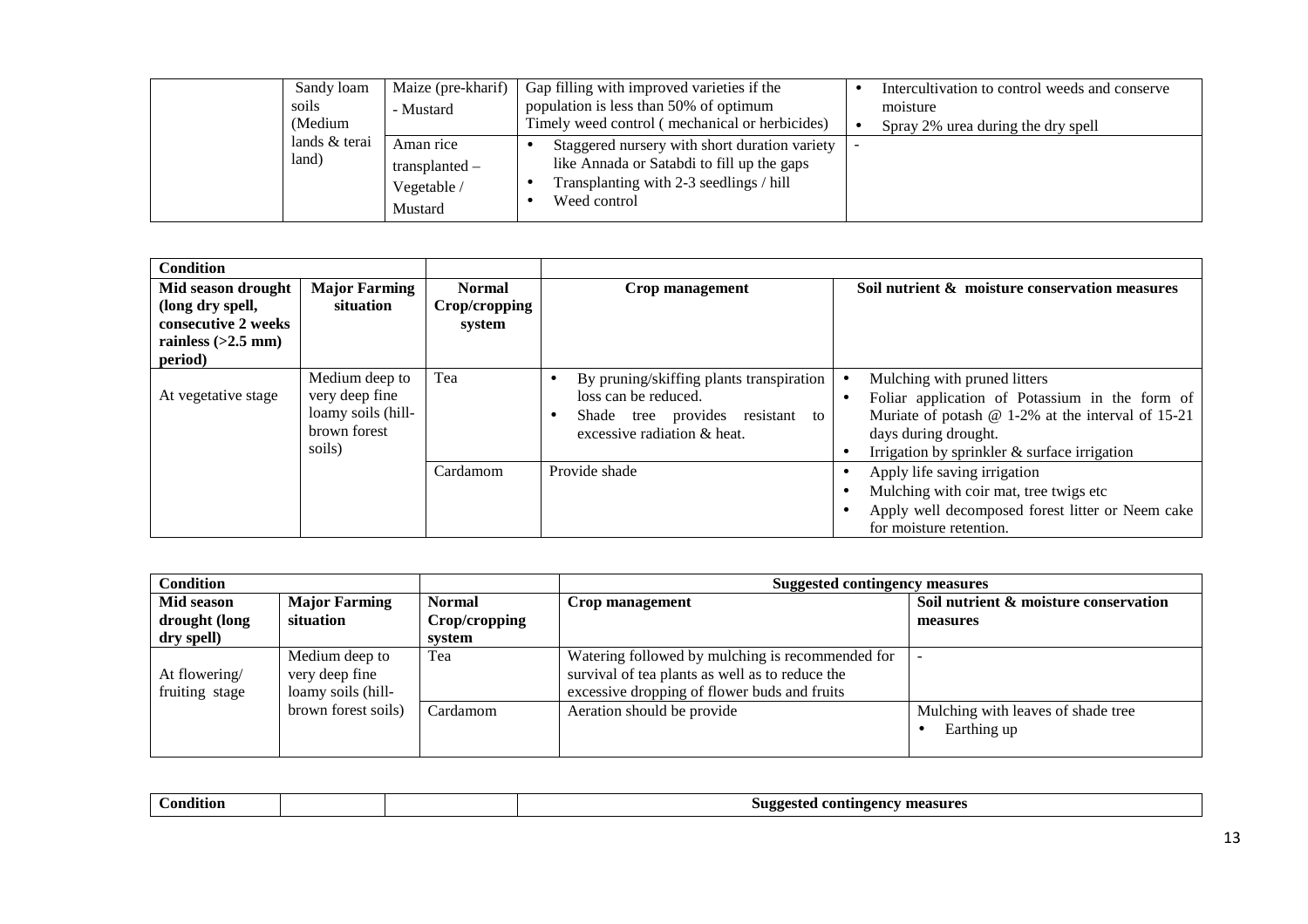| Terminal      | <b>Major</b> | <b>Normal</b> | Crop management                                  | Rabi Crop planning |
|---------------|--------------|---------------|--------------------------------------------------|--------------------|
| drought       | Farming      | Crop/cropping |                                                  |                    |
| (Early        | situation    | system        |                                                  |                    |
| withdrawal of | Medium deep  | Tea           | Delay the crop maturity and harvesting.          |                    |
| monsoon)      | to very deep |               | Foliar application of Potash 1% and $MgSO_4$ 1%  |                    |
|               | fine loamy   |               | followed by micro nutrient spraying thrice at 15 |                    |
|               | soils (hill- |               | days interval                                    |                    |
|               | brown forest |               |                                                  |                    |
|               | soils)       |               |                                                  |                    |
|               |              | Cardamom      | No effect                                        |                    |

#### **2.1.2 Drought - Irrigated situation:**

| <b>Condition</b>        | <b>Suggested Contingency measures</b> |                             |                         |                           |                |
|-------------------------|---------------------------------------|-----------------------------|-------------------------|---------------------------|----------------|
|                         | <b>Major Farming</b>                  | <b>Normal Crop/cropping</b> | Change in crop/cropping | <b>Agronomic measures</b> | Remarks on     |
|                         | situation                             | system                      | svstem                  |                           | Implementation |
| Delayed release of   NA |                                       |                             |                         |                           |                |
| water in canals         |                                       |                             |                         |                           |                |
| due to low rainfall     |                                       |                             |                         |                           |                |
|                         |                                       |                             |                         |                           |                |

| Condition           |               |                    | <b>Suggested Contingency measures</b> |                                              |                   |  |
|---------------------|---------------|--------------------|---------------------------------------|----------------------------------------------|-------------------|--|
|                     | <b>Major</b>  | <b>Normal</b>      | Change in                             | <b>Agronomic measures</b>                    | <b>Remarks</b> on |  |
|                     | Farming       | Crop/cropping      | crop/cropping                         |                                              | Implementation    |  |
|                     | situation     | system             | system                                |                                              |                   |  |
| Limited release of  | Medium        | Rice - Potato-/    | No change                             | Adopt SRI method for rice cultivation        |                   |  |
| water in canals     | deep to       | Mustard/Wheat/Late |                                       | Irrigation at critical crop growth stages    |                   |  |
| due to low rainfall | very deep     | Vegetable          |                                       | Alternate wetting and drying upto primordial |                   |  |
|                     | fine loamy    |                    |                                       | initiation stage to save water               |                   |  |
|                     | soils (hill-  |                    |                                       | Efficient weed management practices          |                   |  |
|                     | brown         |                    |                                       | Adopt alternate furrow irrigation for potato |                   |  |
|                     | forest soils) |                    |                                       | Vegetable                                    |                   |  |
|                     | Sandy loam    | Potato - Maize-    | No change                             | Adopt alternate furrow irrigation for potato |                   |  |
|                     | soils         | Fallow             |                                       | Mulching for maize                           |                   |  |
|                     | (Medium       |                    |                                       |                                              |                   |  |
|                     | lands to      |                    |                                       |                                              |                   |  |
|                     | foot hills)   |                    |                                       |                                              |                   |  |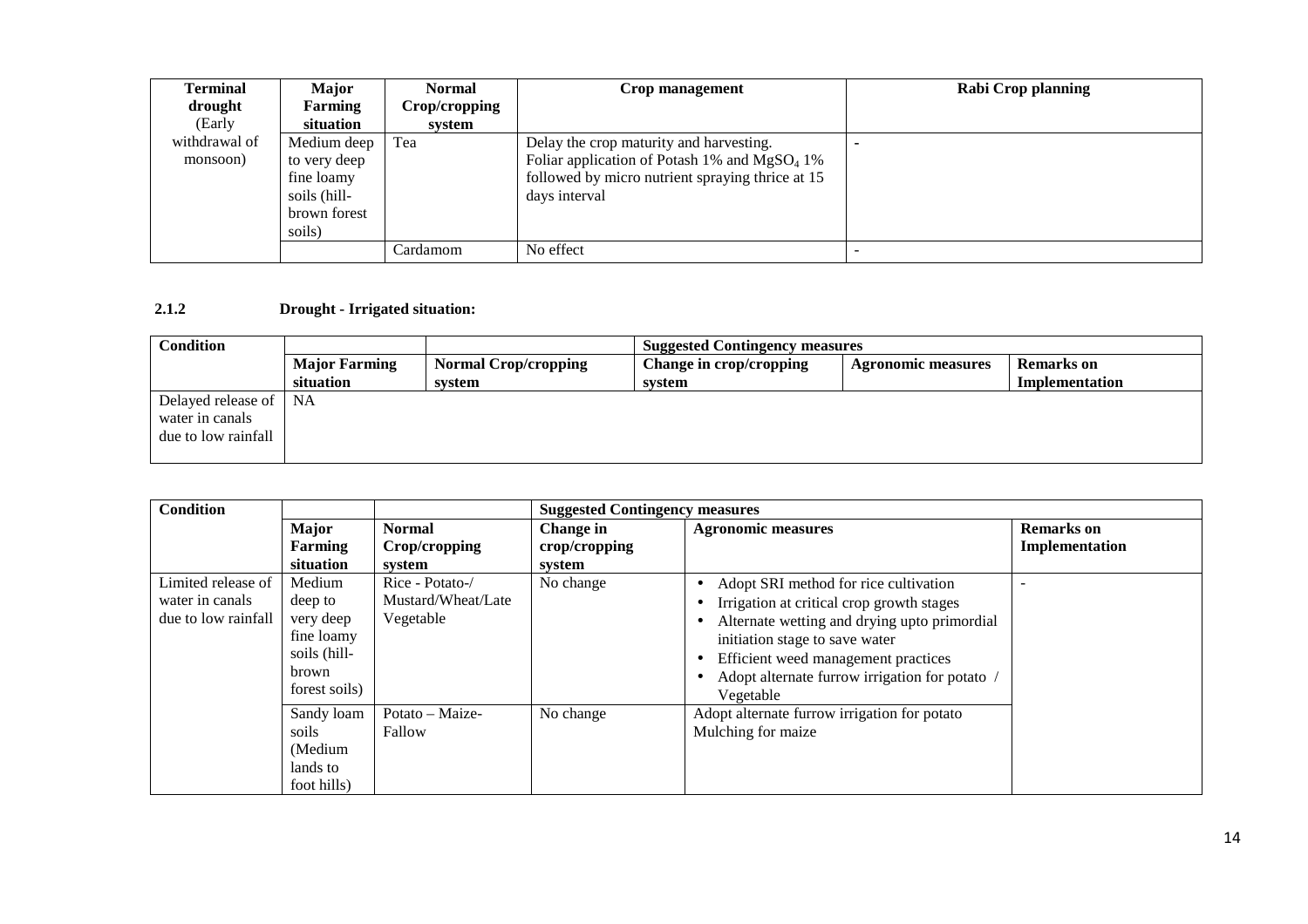| Shallow to<br>medium<br>deep<br>Loamy<br>soils(plains) | Rice-early potato/<br>Mustard/<br>Wheat/Vegetable | No change | Adopt SRI method for rice cultivation<br>Irrigation at critical crop growth stages<br>Alternate wetting and drying upto primordial<br>initiation stage to save water<br>Efficient weed management practices |
|--------------------------------------------------------|---------------------------------------------------|-----------|-------------------------------------------------------------------------------------------------------------------------------------------------------------------------------------------------------------|
|                                                        |                                                   |           | Adopt alternate furrow irrigation for potato /<br>Vegetable                                                                                                                                                 |

| <b>Condition</b> | <b>Suggested Contingency measures</b>                                                                                            |        |        |  |                |  |
|------------------|----------------------------------------------------------------------------------------------------------------------------------|--------|--------|--|----------------|--|
|                  | <b>Major Farming</b><br><b>Normal Crop/cropping</b><br>Change in crop/cropping<br><b>Remarks on</b><br><b>Agronomic measures</b> |        |        |  |                |  |
|                  | situation                                                                                                                        | system | system |  | Implementation |  |
| Non release of   | NA                                                                                                                               |        |        |  |                |  |
| water in canals  |                                                                                                                                  |        |        |  |                |  |
| under delayed    |                                                                                                                                  |        |        |  |                |  |
| onset of monsoon |                                                                                                                                  |        |        |  |                |  |
| in catchment     |                                                                                                                                  |        |        |  |                |  |

| <b>Condition</b>  | <b>Suggested Contingency measures</b> |                             |                         |                           |                   |
|-------------------|---------------------------------------|-----------------------------|-------------------------|---------------------------|-------------------|
|                   | <b>Major Farming</b>                  | <b>Normal Crop/cropping</b> | Change in crop/cropping | <b>Agronomic measures</b> | <b>Remarks</b> on |
|                   | situation                             | system                      | system                  |                           | Implementation    |
| Lack of inflows   | <b>NA</b>                             |                             |                         |                           |                   |
| into tanks due to |                                       |                             |                         |                           |                   |
| insufficient      |                                       |                             |                         |                           |                   |
| /delayed onset of |                                       |                             |                         |                           |                   |
| monsoon           |                                       |                             |                         |                           |                   |

| <b>Condition</b> | <b>Suggested Contingency measures</b> |                                       |                                   |                           |                                     |
|------------------|---------------------------------------|---------------------------------------|-----------------------------------|---------------------------|-------------------------------------|
|                  | <b>Major Farming</b><br>situation     | <b>Normal Crop/cropping</b><br>system | Change in crop/cropping<br>svstem | <b>Agronomic measures</b> | <b>Remarks</b> on<br>Implementation |
| Insufficient     | <b>NA</b>                             |                                       |                                   |                           |                                     |
| groundwater      |                                       |                                       |                                   |                           |                                     |
| recharge due to  |                                       |                                       |                                   |                           |                                     |
| low rainfall     |                                       |                                       |                                   |                           |                                     |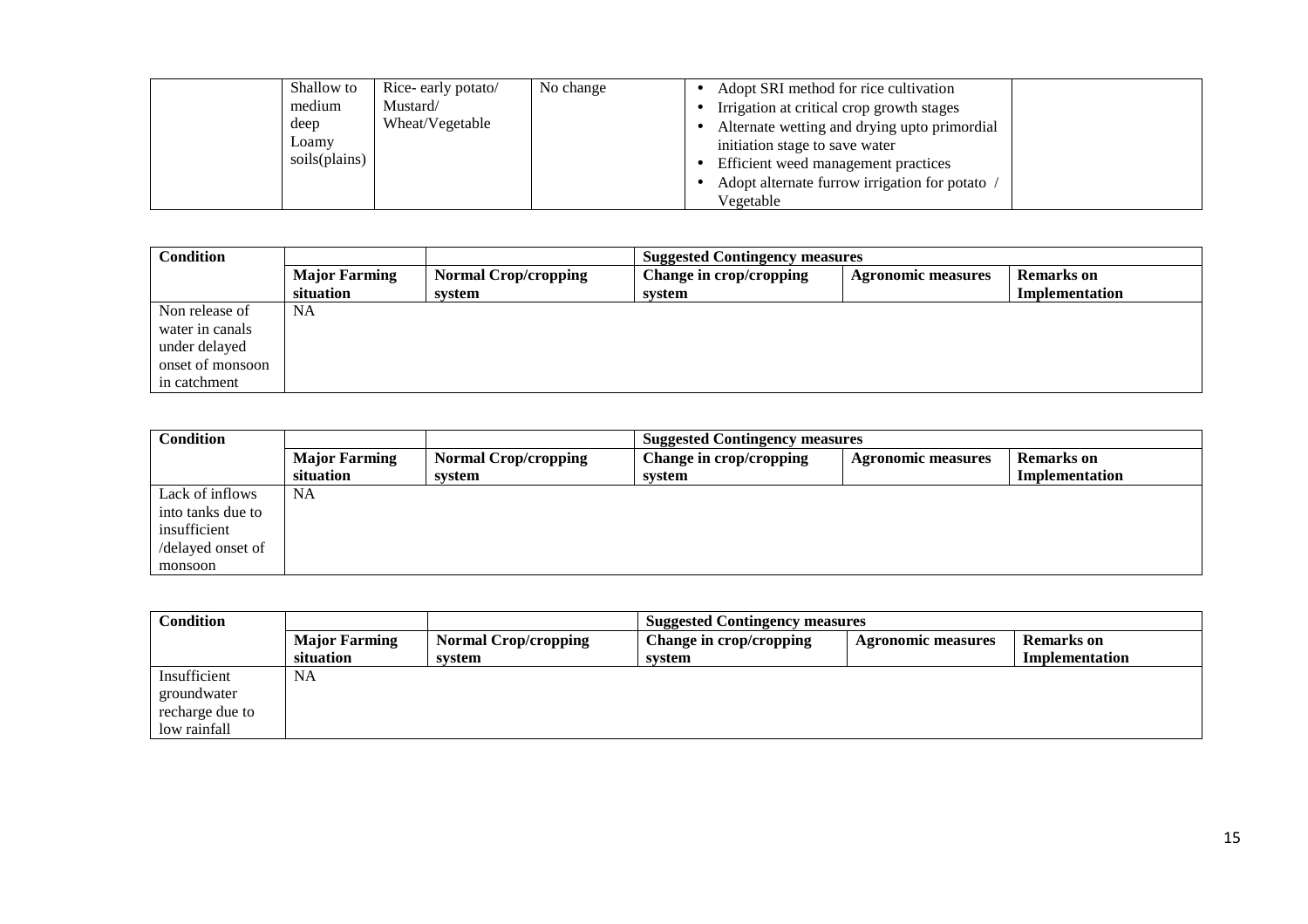| Condition- Continuous high rainfall in a short span leading to water logging |                                                                                                                                                                                                                                                                                     |                                                                                                                                                                                                                                                                                                                                                                                  |                                                                                                                                                                                                                           |                                                                                                                                      |  |  |
|------------------------------------------------------------------------------|-------------------------------------------------------------------------------------------------------------------------------------------------------------------------------------------------------------------------------------------------------------------------------------|----------------------------------------------------------------------------------------------------------------------------------------------------------------------------------------------------------------------------------------------------------------------------------------------------------------------------------------------------------------------------------|---------------------------------------------------------------------------------------------------------------------------------------------------------------------------------------------------------------------------|--------------------------------------------------------------------------------------------------------------------------------------|--|--|
| Crop                                                                         | <b>Suggested contingency measure</b>                                                                                                                                                                                                                                                |                                                                                                                                                                                                                                                                                                                                                                                  |                                                                                                                                                                                                                           |                                                                                                                                      |  |  |
|                                                                              | <b>Vegetative stage</b>                                                                                                                                                                                                                                                             | <b>Flowering stage</b>                                                                                                                                                                                                                                                                                                                                                           | Crop maturity stage                                                                                                                                                                                                       | Post harvest                                                                                                                         |  |  |
| Rice                                                                         | Drain excess water as early as<br>$\bullet$<br>possible<br>Postpone topdressing N<br>$\bullet$<br>fertilizers till water recedes<br>Take up gap filling with<br>$\bullet$<br>available seedlings from<br>nursery or by splitting tillers<br>from surviving hills                    | Drain excess water<br>Top dressing of N after<br>$\bullet$<br>removal of excess water                                                                                                                                                                                                                                                                                            | Drain excess water<br>$\bullet$<br>Spray 2% brine solution to prevent<br>$\bullet$<br>premature germination in field<br>Harvest the crop after drying and<br>$\bullet$<br>keep the produce under shed with<br>airy places | Shift produced to safer place<br>$\bullet$<br>Dry the grain to proper<br>$\bullet$<br>moisture content before<br>bagging and storage |  |  |
| Wheat                                                                        | Drain excess water<br>$\bullet$<br>Postpone topdressing N<br>$\bullet$<br>fertilizers till water recedes                                                                                                                                                                            | Drain excess water                                                                                                                                                                                                                                                                                                                                                               | Immediate harvesting & kept under<br>shade with airy place                                                                                                                                                                | Transfer the produce to safe<br>place                                                                                                |  |  |
| Mustard                                                                      | Drain excess water<br>$\bullet$<br>Take interculture operation at<br>$\bullet$<br>optimum soil moisture<br>condition to loosen and aerate<br>the soil and to control weeds<br>Spray mancozeb 0.25% to<br>$\bullet$<br>control fungal diseases                                       | Drain excess water<br>Take interculture operation at<br>$\bullet$<br>optimum soil moisture<br>condition to loosen and<br>aerate the soil and to control<br>weeds<br>Spray mancozeb 0.25% to<br>$\bullet$<br>control fungal diseases                                                                                                                                              | Drain excess water<br>$\bullet$<br>Allow the crop to dry completely<br>$\bullet$<br>before harvesting                                                                                                                     | Drain excess water<br>$\bullet$<br>Dry the grain to proper<br>$\bullet$<br>moisture content before<br>bagging and storage            |  |  |
| Maize                                                                        | Drain the excess water<br>$\bullet$<br>Avoid the topdressing and<br>$\bullet$<br>spraying schedule until the<br>water recedes<br>Spray Dimethoate 30 EC (2ml<br>$\bullet$<br>per litre of water) and Dicofol<br>1805 EC (3ml per litre of water)<br>against the insect pest attack. | Drain the excess water<br>$\bullet$<br>Avoid the topdressing and<br>$\bullet$<br>spraying schedule until the<br>water recedes<br>Spray Mancozeb (2 gm per<br>$\bullet$<br>litre of water) fungicide against<br>the damping off disease.<br>Spray Dimethoate 30 EC (2ml<br>$\bullet$<br>per litre of water) and Dicofol<br>1805 EC (3ml per litre of<br>water) against the insect | Drain the excess water.<br>$\bullet$<br>Harvesting process should be<br>$\bullet$<br>completed at the earliest and they<br>should be carried out to the safer<br>places quickly to dry out the<br>produce.                | Earliest arrangement should be<br>done to dry out and sale out the<br>post harvest product                                           |  |  |

### **2.2 Unusual rains (untimely, unseasonal etc)** (for both rainfed and irrigated situations)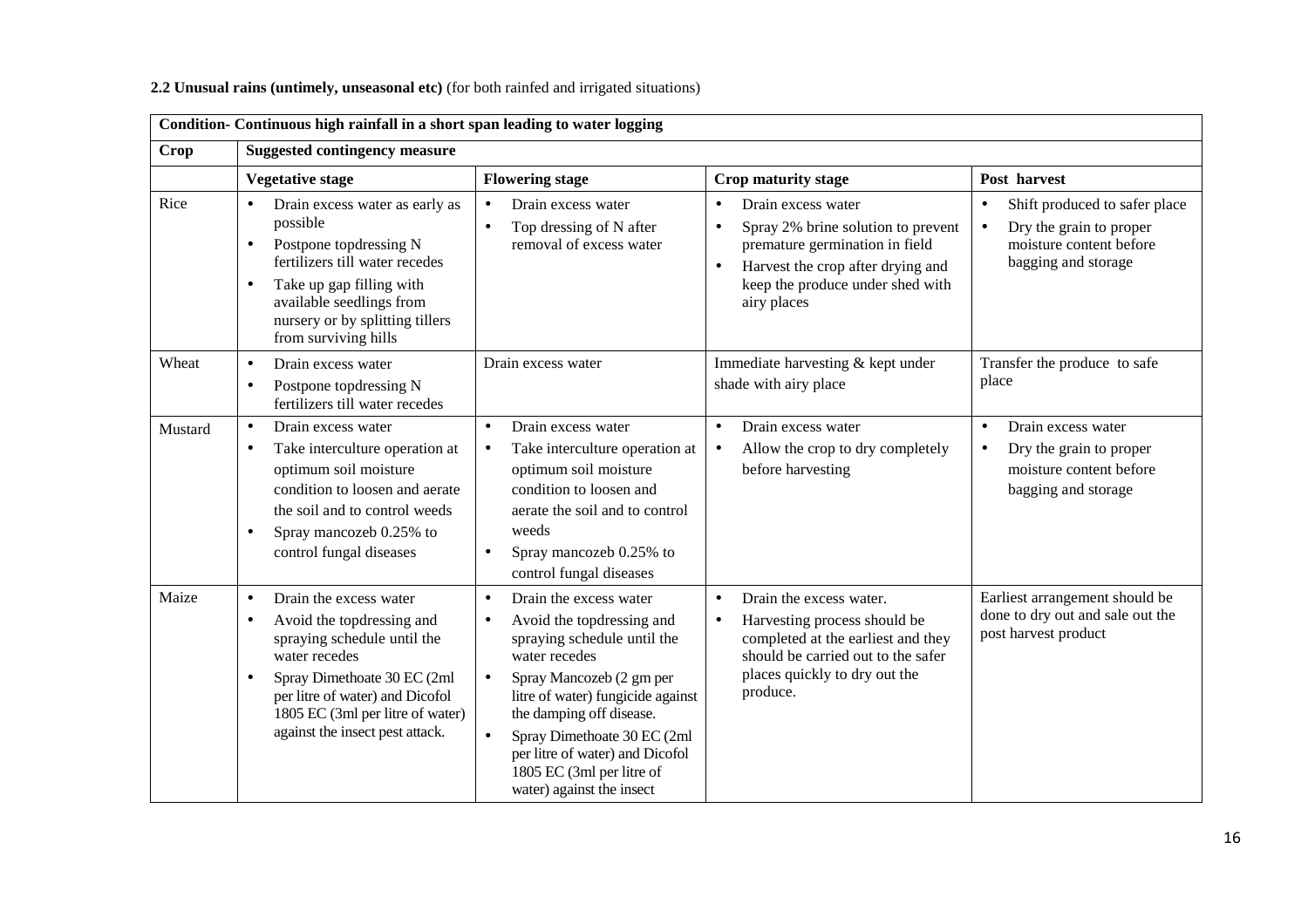| Horticulture |                                                                                                                                                                                                                                                                                                                                                                            |                                                                                                                                                                                                                                                                                                                                                                     |                                                                                                                                                                                                                           |                                                                                                                                      |  |  |  |
|--------------|----------------------------------------------------------------------------------------------------------------------------------------------------------------------------------------------------------------------------------------------------------------------------------------------------------------------------------------------------------------------------|---------------------------------------------------------------------------------------------------------------------------------------------------------------------------------------------------------------------------------------------------------------------------------------------------------------------------------------------------------------------|---------------------------------------------------------------------------------------------------------------------------------------------------------------------------------------------------------------------------|--------------------------------------------------------------------------------------------------------------------------------------|--|--|--|
| Vegetables   | Drain the excess water.<br>$\bullet$<br>Spray Mancozeb (2 gm per litre<br>$\bullet$<br>of water) and Copper<br>oxychloride (4 gm per litre of<br>water) alternately as fungicide<br>against the damping off disease.<br>Spray Dimethoate 30 EC (2ml<br>$\bullet$<br>per litre of water) and Dicofol<br>1805 EC (3ml per litre of water)<br>against the insect pest attack. | Drain the excess water.<br>Spray Mancozeb (2 gm per<br>$\bullet$<br>litre of water) and Copper<br>oxychloride (4 gm per litre of<br>water) alternately as fungicide<br>against the damping off<br>disease.<br>Spray Dimethoate 30 EC (2ml<br>$\bullet$<br>per litre of water) and Dicofol<br>1805 EC (3ml per litre of<br>water) against the insect pest<br>attack. | Drain the excess water.                                                                                                                                                                                                   | Earliest arrangement should be<br>done to dry out and sale out the<br>post harvest product                                           |  |  |  |
| Tea          | A good drainage practice is to<br>$\bullet$<br>be adopted as early as<br>possible.<br>Silt deposition on leaves and<br>$\bullet$<br>branches should be removed<br>by spraying ordinary water.                                                                                                                                                                              | Provide drainage to promote<br>vegetative growth thereby<br>inhibiting reproductive phase                                                                                                                                                                                                                                                                           | Hormonal spray (e.g Planofix) can be<br>sprayed to bring the crop maturity in<br>proper time                                                                                                                              |                                                                                                                                      |  |  |  |
| Cardamom     | No effect                                                                                                                                                                                                                                                                                                                                                                  | Staggered trenches may be<br>taken across the slope<br>Earthing up<br>$\bullet$<br>Proper drainage<br>Repair of breached bunds<br>$\bullet$                                                                                                                                                                                                                         | Good drainage facility                                                                                                                                                                                                    |                                                                                                                                      |  |  |  |
| Ginger       | Proper drainage<br>$\bullet$<br>Mulching with green leaves<br>$\bullet$                                                                                                                                                                                                                                                                                                    | Proper drainage<br>$\bullet$<br>Mulching<br>$\bullet$                                                                                                                                                                                                                                                                                                               | L,                                                                                                                                                                                                                        | $\overline{a}$                                                                                                                       |  |  |  |
| Turmeric     | Proper drainage<br>$\bullet$<br>Soil drenching<br>$\bullet$<br>Use Bordeaux mixture $(1%)$<br>$\bullet$                                                                                                                                                                                                                                                                    | Proper drainage<br>Use Ridomil@1g/lit water to<br>$\bullet$<br>reduce flower set                                                                                                                                                                                                                                                                                    |                                                                                                                                                                                                                           |                                                                                                                                      |  |  |  |
|              | Condition-Heavy rainfall with high speed winds in a short span                                                                                                                                                                                                                                                                                                             |                                                                                                                                                                                                                                                                                                                                                                     |                                                                                                                                                                                                                           |                                                                                                                                      |  |  |  |
| Rice         | Drain excess water as early as<br>$\bullet$<br>possible<br>Postpone topdressing N<br>$\bullet$<br>fertilizers till water recedes<br>Take up gap filling with<br>$\bullet$<br>available seedlings from<br>nursery or by splitting tillers                                                                                                                                   | Drain excess water<br>$\bullet$<br>Top dressing of N after<br>$\bullet$<br>removal of excess water                                                                                                                                                                                                                                                                  | Drain excess water<br>$\bullet$<br>Spray 2% brine solution to prevent<br>$\bullet$<br>premature germination in field<br>Harvest the crop after drying and<br>$\bullet$<br>keep the produce under shed with<br>airy places | Shift produced to safer place<br>$\bullet$<br>Dry the grain to proper<br>$\bullet$<br>moisture content before<br>bagging and storage |  |  |  |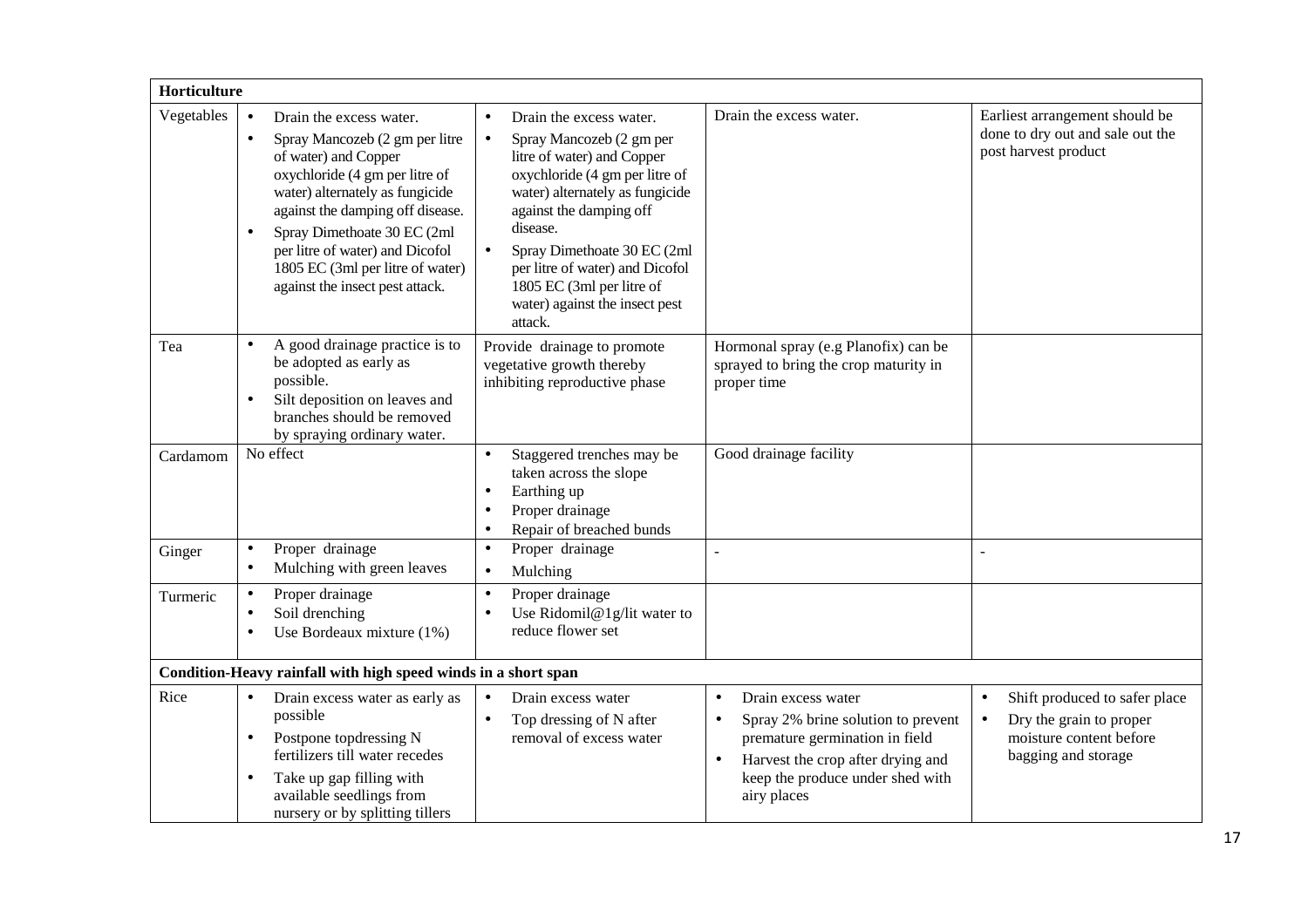|              |                                     | from surviving hills                                                                                                                                                                                                                                                                                                                |                                                                                                                                                                                                                                                                                                                                                                                                             |                                                                                                                                                               |
|--------------|-------------------------------------|-------------------------------------------------------------------------------------------------------------------------------------------------------------------------------------------------------------------------------------------------------------------------------------------------------------------------------------|-------------------------------------------------------------------------------------------------------------------------------------------------------------------------------------------------------------------------------------------------------------------------------------------------------------------------------------------------------------------------------------------------------------|---------------------------------------------------------------------------------------------------------------------------------------------------------------|
| Wheat        | $\bullet$<br>$\bullet$              | Drain excess water<br>Postpone topdressing N<br>fertilizers till water recedes                                                                                                                                                                                                                                                      | Drain excess water<br>shade with airy place                                                                                                                                                                                                                                                                                                                                                                 | Immediate harvesting & kept under<br>Transfer the produce to safe<br>place                                                                                    |
| Mustard      | $\bullet$<br>$\bullet$<br>$\bullet$ | Drain excess water<br>Take interculture operation at<br>optimum soil moisture<br>condition to loosen and aerate<br>the soil and to control weeds<br>Spray mancozeb 0.25% to<br>control fungal diseases                                                                                                                              | Drain excess water<br>Drain excess water<br>$\bullet$<br>$\bullet$<br>Take interculture operation at<br>$\bullet$<br>$\bullet$<br>optimum soil moisture<br>before harvesting<br>condition to loosen and<br>aerate the soil and to control<br>weeds<br>Spray mancozeb 0.25% to<br>$\bullet$<br>control fungal diseases                                                                                       | Drain excess water<br>$\bullet$<br>Allow the crop to dry completely<br>Dry the grain to proper<br>$\bullet$<br>moisture content before<br>bagging and storage |
| Maize        | $\bullet$<br>$\bullet$<br>$\bullet$ | Drain the excess water<br>Avoid the topdressing and<br>spraying schedule until the<br>water recedes<br>Spray Dimethoate 30 EC (2ml<br>per litre of water) and Dicofol<br>1805 EC (3ml per litre of water)<br>against the insect pest attack.                                                                                        | Drain the excess water.<br>Drain the excess water<br>$\bullet$<br>Avoid the topdressing and<br>$\bullet$<br>spraying schedule until the<br>water recedes<br>Spray Mancozeb (2 gm per<br>$\bullet$<br>litre of water) fungicide against<br>the damping off disease.<br>Spray Dimethoate 30 EC (2ml<br>$\bullet$<br>per litre of water) and Dicofol<br>1805 EC (3ml per litre of<br>water) against the insect | Earliest arrangement should be<br>done to dry out and sale out the<br>post harvest product                                                                    |
| Horticulture |                                     |                                                                                                                                                                                                                                                                                                                                     |                                                                                                                                                                                                                                                                                                                                                                                                             |                                                                                                                                                               |
| Vegetables   | $\bullet$<br>$\bullet$<br>$\bullet$ | Drain the excess water.<br>Spray Mancozeb (2 gm per litre<br>of water) and Copper<br>oxychloride (4 gm per litre of<br>water) alternately as fungicide<br>against the damping off disease.<br>Spray Dimethoate 30 EC (2ml<br>per litre of water) and Dicofol<br>1805 EC (3ml per litre of water)<br>against the insect pest attack. | Drain the excess water<br>Drain the excess water.<br>$\bullet$<br>Spray Mancozeb (2 gm per<br>$\bullet$<br>litre of water) and Copper<br>oxychloride (4 gm per litre of<br>water) alternately as fungicide<br>against the damping off<br>disease.<br>Spray Dimethoate 30 EC (2ml<br>$\bullet$<br>per litre of water) and Dicofol<br>1805 EC (3ml per litre of<br>water) against the insect pest<br>attack.  | Earliest arrangement should be<br>done to dry out and sale out the<br>post harvest product                                                                    |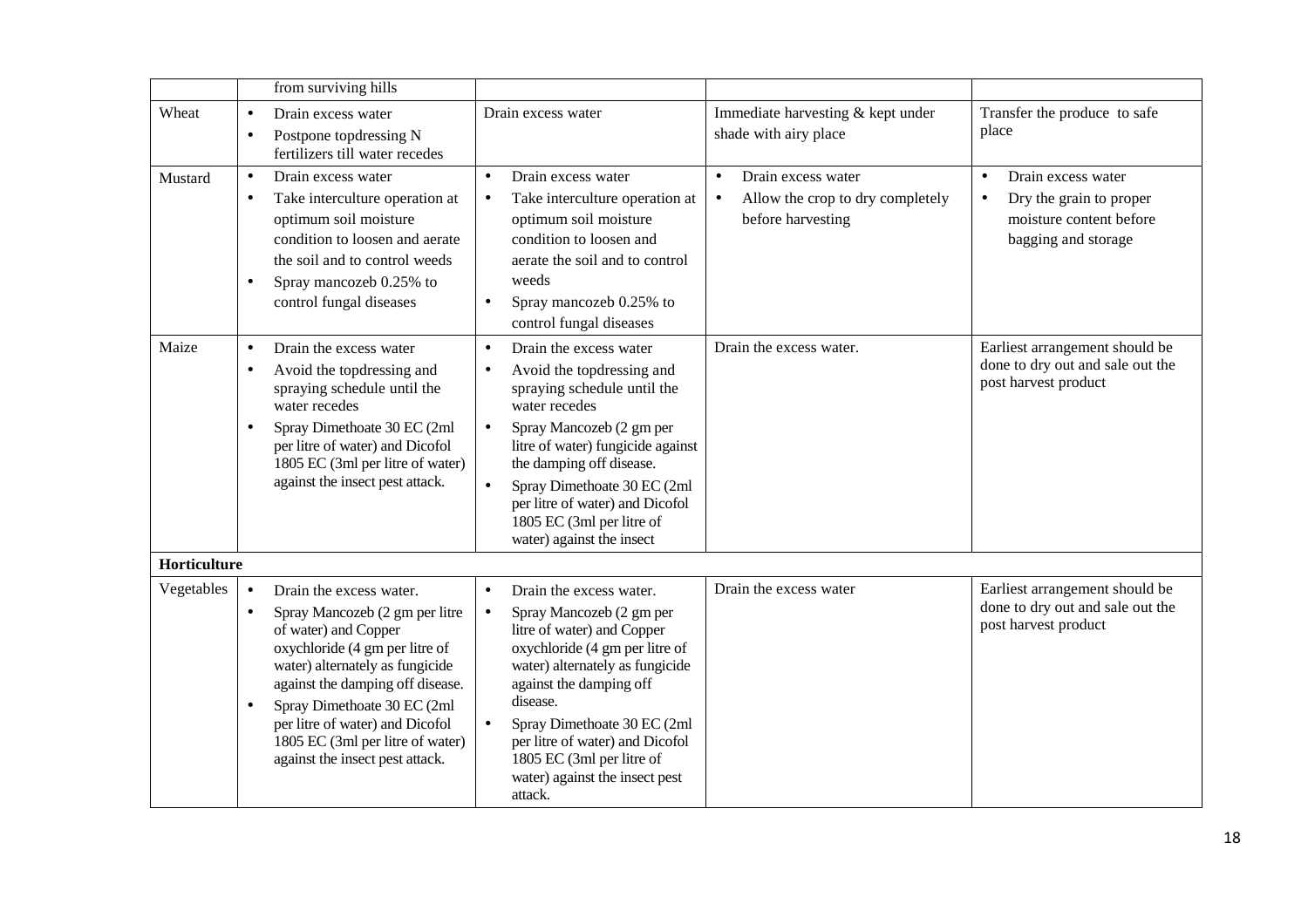|              | Condition-Outbreak of pests and diseases due to unseasonal rains |                                                                                                                                                                                                                                                                                                                                                                                                                                                                                                                                                         |                                                                                                                                                                              |                                                                                                                                                                                                                                                                                                                                                                                                                               |  |  |  |  |
|--------------|------------------------------------------------------------------|---------------------------------------------------------------------------------------------------------------------------------------------------------------------------------------------------------------------------------------------------------------------------------------------------------------------------------------------------------------------------------------------------------------------------------------------------------------------------------------------------------------------------------------------------------|------------------------------------------------------------------------------------------------------------------------------------------------------------------------------|-------------------------------------------------------------------------------------------------------------------------------------------------------------------------------------------------------------------------------------------------------------------------------------------------------------------------------------------------------------------------------------------------------------------------------|--|--|--|--|
| Potato       |                                                                  | Spray metalaxyl + mancozeb<br>mixture $@ 1.5 g/l$ twice at 10 days<br>interval to protect against late<br>blight disease                                                                                                                                                                                                                                                                                                                                                                                                                                | Spray metalaxyl + mancozeb mixture<br>$@ 1.5 g/l$ twice at 10 days interval to<br>protect against late blight disease                                                        | Dehaulming of affected parts and<br>destroy<br>Severely infested produce is unfit<br>for seed purpose                                                                                                                                                                                                                                                                                                                         |  |  |  |  |
| Paddy        | Protection against leaf blast with<br>tricyclazole @ 1ml/l       | Protect against bacterial leaf blight<br>with hexaconazole @1 ml/l                                                                                                                                                                                                                                                                                                                                                                                                                                                                                      | $\bullet$<br>Protect against bacterial leaf<br>blight with hexaconazole @1ml/l<br>Spray carbendazim 0.1% to<br>$\bullet$<br>prevent seed disculouration /<br>grain spot      |                                                                                                                                                                                                                                                                                                                                                                                                                               |  |  |  |  |
| Horticulture |                                                                  |                                                                                                                                                                                                                                                                                                                                                                                                                                                                                                                                                         |                                                                                                                                                                              |                                                                                                                                                                                                                                                                                                                                                                                                                               |  |  |  |  |
| Tea          |                                                                  | Phassus borer (Sahydrassus<br>$\bullet$<br>malabricus): affected stems<br>are cut and Aldrin/heptachlor<br>is poured in the hole using ink<br>filler and pluged with clay<br>paste<br>Blister Blight (Exobasidium<br>$\bullet$<br><i>vexans</i> ): Infest tender leaves<br>and stem and develops<br>translucent spot. Copper<br>oxychloride 350 g in 67 lit<br>water with powder sprayer for<br>pruned field at 3-4days<br>interval. In plucking field 210<br>g copper oxychlorie +210<br>Nickel chlorides in 45 lit of<br>water/ha at 7 days interval. | Shot-hole borer (Xyleborus<br>fornicates): Badly affected branches<br>are pruned off. Heptachlor 20 EC is<br>sprayed @8.5 l in 675 lit. of water /ha<br>on the pruned frames | Red Spider mite (Oligonychus<br>coffeae) : Infest upper surface of<br>mature leaves. Tetradiofon (8 EC)<br>1 to 1.25 lit/ha.<br>Black root disease (Rosellinia<br>arcuata): Infested roots show<br>black mycelium on the root, white<br>star shaped mycelium between<br>bark and wood and black lead shot<br>like perithecia seen on collar<br>region. The soil may be drenched<br>with Dithane M 45 @ $30g/10$ lit<br>water. |  |  |  |  |
| Ginger       |                                                                  | Shoot borer: Malathion @<br>$\bullet$<br>0.1% dusting in July-October<br>at monthly intervals<br>Control of Rhizome rot by by<br>$\bullet$<br>seed treatment with 0.3 %<br>Dithane M-45)                                                                                                                                                                                                                                                                                                                                                                | Control of Rhizome rot by by seed<br>treatment with 0.3 % Dithane M-45)                                                                                                      | Control of Fusarium dry rot,<br>Bacterial wilt by seed treatment<br>with 200 ppm streptocylcline for 2<br>days                                                                                                                                                                                                                                                                                                                |  |  |  |  |
| Turmeric     |                                                                  | To control Shoot borer apply<br>Malathion @0.1% at monthly<br>intervals from July to October                                                                                                                                                                                                                                                                                                                                                                                                                                                            | To control Rhizome and Root rot<br>drench the soil with 0.1 % wet ceresan                                                                                                    | $\mathbb{Z}^2$                                                                                                                                                                                                                                                                                                                                                                                                                |  |  |  |  |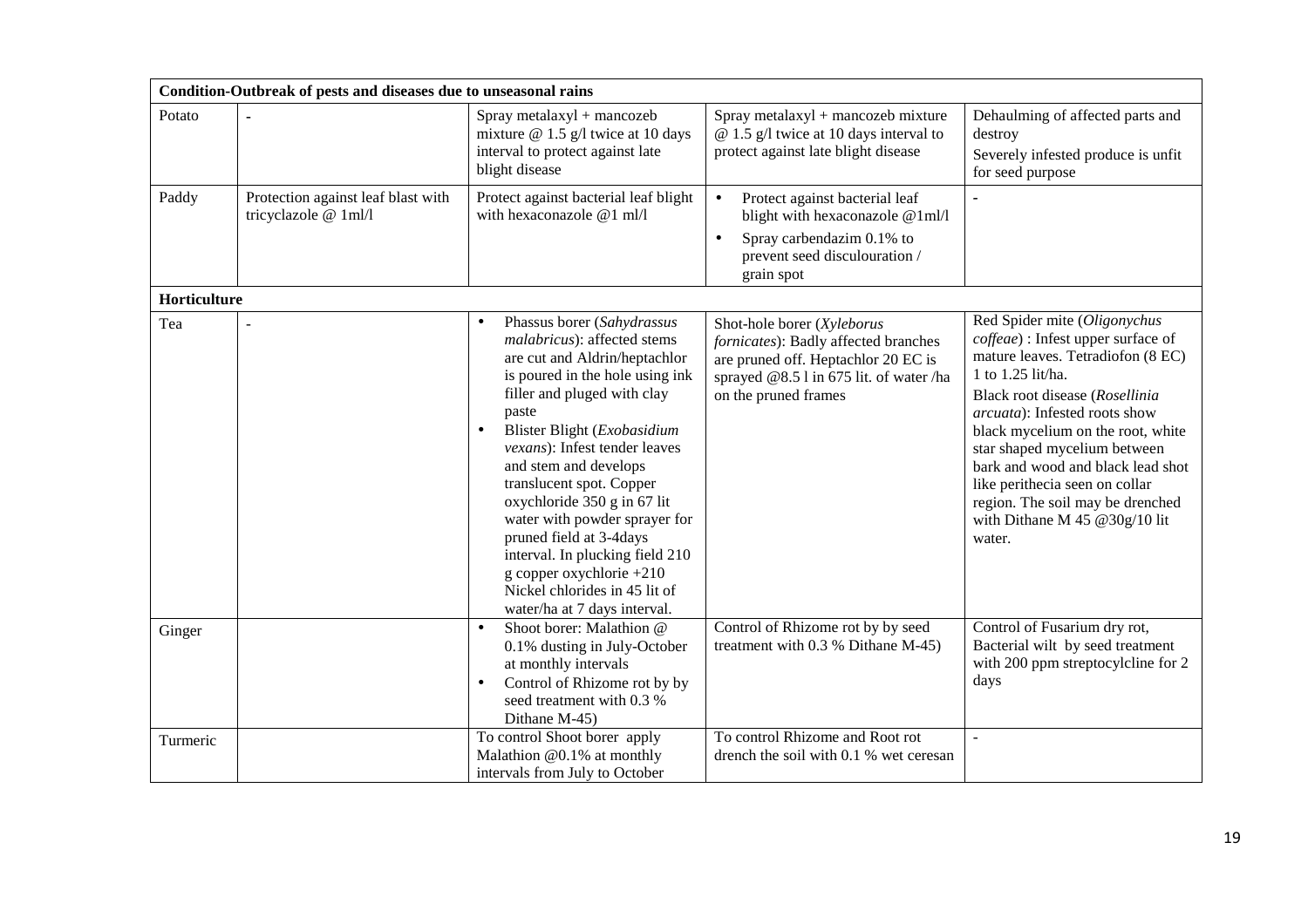| Cardamom | Thrips: Spraying<br>monocrotophos $@0.025\%$<br>Katte disease: use healthy<br>seedling, rough the infested<br>plant to control the disease | Aphids: spray 0.05 % dimethoate | Damping or Rhizome rot: Protect<br>the nursery with $1:50$<br>formaldehyde, drench the soil after<br>germination with 0.2% Copper<br>oxychloride. |
|----------|--------------------------------------------------------------------------------------------------------------------------------------------|---------------------------------|---------------------------------------------------------------------------------------------------------------------------------------------------|
|          | Chirke and Furke disease:<br>Uprooting the infested plant                                                                                  |                                 |                                                                                                                                                   |

#### **2.3 Floods**

|                         | Condition - Transient water logging/ partial inundation                                                                                                                                                                                                                                                                                           |                                                                                                                                                                                                                                                                                                                                                                                                   |                                                                                                                                                                                                                                                                                                                                                                                   |                   |  |  |
|-------------------------|---------------------------------------------------------------------------------------------------------------------------------------------------------------------------------------------------------------------------------------------------------------------------------------------------------------------------------------------------|---------------------------------------------------------------------------------------------------------------------------------------------------------------------------------------------------------------------------------------------------------------------------------------------------------------------------------------------------------------------------------------------------|-----------------------------------------------------------------------------------------------------------------------------------------------------------------------------------------------------------------------------------------------------------------------------------------------------------------------------------------------------------------------------------|-------------------|--|--|
| <b>Crop</b>             | <b>Suggested contingency measure</b>                                                                                                                                                                                                                                                                                                              |                                                                                                                                                                                                                                                                                                                                                                                                   |                                                                                                                                                                                                                                                                                                                                                                                   |                   |  |  |
|                         | Seedling / nursery stage                                                                                                                                                                                                                                                                                                                          | <b>Vegetative stage</b>                                                                                                                                                                                                                                                                                                                                                                           | <b>Reproductive stage</b>                                                                                                                                                                                                                                                                                                                                                         | At harvest        |  |  |
| Aman<br>Rice            | Drain the excess water after<br>$\bullet$<br>recession of flood<br>Preserve extra amount of<br>٠<br>seed for raising second<br>seedbed<br>Gap filling with seedlings<br>٠<br>from upland nursery<br>Grow the variety like IET<br>٠<br>5656 and NC 490 which can<br>withstand submergence to<br>some extent and suitable for<br>late transplanting | Drain the excess water after<br>$\bullet$<br>recession of flood<br>Double transplanting with aged<br>$\bullet$<br>seedling maybe done from upland to<br>medium and low land<br>May go for alternate crop like black<br>gram or green gram<br>Apply booster dose of 50 kg N/ha<br>$\bullet$<br>after draining excess water<br>Spray $ZnSo4 0.2%$ if it is less than 45<br>days after transplanting | Plan for alternate crops like Kalai,<br>Mustard, Wheat, Lentil, Potato, Gram,<br>Maize and Rice<br>For early flood, supply of<br>seed/fertilizer minikit as follows:<br>Paddy seed@5 kg/kit, Urea @10<br>kg/kit<br>Kalai @ 4 kg/kit<br>For late flood:<br>Boro paddy @6 kg/kit<br>Mustard @ 1kh/kit<br>Wheat @15kg/kit<br>Potato@15 kg/kit<br>Lentil @ 2kg/kit<br>Gram @ 4 kg/kit | Early harvest     |  |  |
| Horticulture            |                                                                                                                                                                                                                                                                                                                                                   |                                                                                                                                                                                                                                                                                                                                                                                                   |                                                                                                                                                                                                                                                                                                                                                                                   |                   |  |  |
| Cabbage/<br>cauliflower | Raised and poly covered seed<br>bed                                                                                                                                                                                                                                                                                                               | Quick drainage and need based plant<br>protection measure to be adopted                                                                                                                                                                                                                                                                                                                           | Draining water / Harvest the crop                                                                                                                                                                                                                                                                                                                                                 | Immediate harvest |  |  |
| <b>Brinjal</b>          | Protect against damping off with                                                                                                                                                                                                                                                                                                                  | Quick drainage and need based plant                                                                                                                                                                                                                                                                                                                                                               | $-do-$                                                                                                                                                                                                                                                                                                                                                                            | $-do-$            |  |  |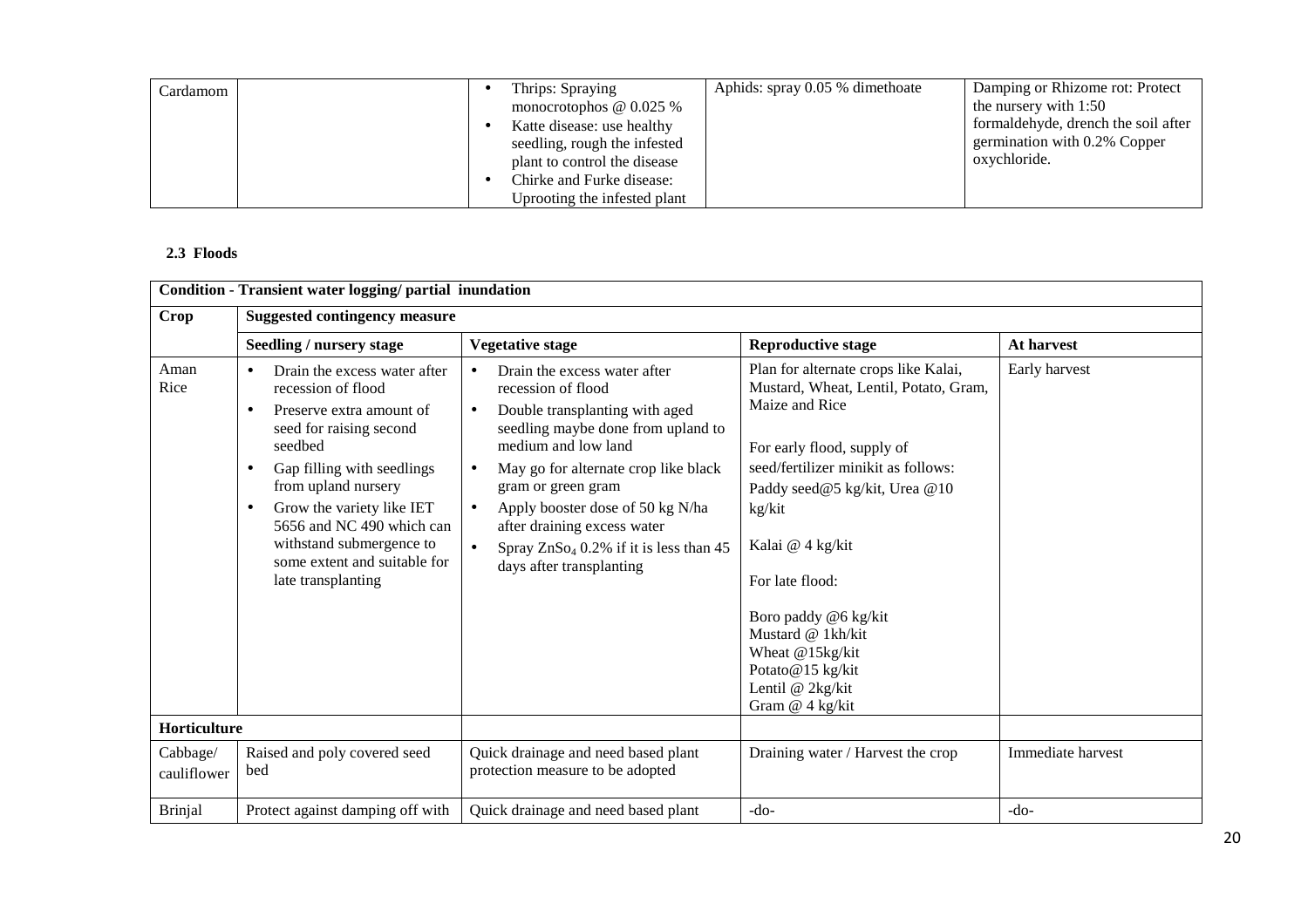|                         | dithane M $45@$ 2g/l spray                                                                                                                                                                                                                                                                                                                                   | protection measure to be adopted                                                                                                                                                                                                                                                                                                                                                                               |                                                                                                                                                                                                                                                                                                                                                                                   |                   |
|-------------------------|--------------------------------------------------------------------------------------------------------------------------------------------------------------------------------------------------------------------------------------------------------------------------------------------------------------------------------------------------------------|----------------------------------------------------------------------------------------------------------------------------------------------------------------------------------------------------------------------------------------------------------------------------------------------------------------------------------------------------------------------------------------------------------------|-----------------------------------------------------------------------------------------------------------------------------------------------------------------------------------------------------------------------------------------------------------------------------------------------------------------------------------------------------------------------------------|-------------------|
|                         | Condition-Continuous submergence for more than 2 days                                                                                                                                                                                                                                                                                                        |                                                                                                                                                                                                                                                                                                                                                                                                                |                                                                                                                                                                                                                                                                                                                                                                                   |                   |
| Aman<br>Rice            | Drain the excess water after<br>$\bullet$<br>recession of flood<br>Preserve extra amount of<br>seed for raising second<br>seedbed<br>Gap filling with seedlings<br>$\bullet$<br>from upland nursery<br>Grow the variety like IET<br>$\bullet$<br>5656 and NC 490 which can<br>withstand submergence to<br>some extent and suitable for<br>late transplanting | Drain the excess water after<br>$\bullet$<br>recession of flood<br>Double transplanting with aged<br>$\bullet$<br>seedling maybe done from upland to<br>medium and low land<br>May go for alternate crop like black<br>$\bullet$<br>gram or green gram<br>Apply booster dose of 50 kg N/ha<br>$\bullet$<br>after draining excess water<br>Spray $ZnSo4 0.2%$ if it is less than 45<br>days after transplanting | Plan for alternate crops like Kalai,<br>Mustard, Wheat, Lentil, Potato, Gram,<br>Maize and Rice<br>For early flood, supply of<br>seed/fertilizer minikit as follows:<br>Paddy seed@5 kg/kit, Urea @10<br>kg/kit<br>Kalai @ 4 kg/kit<br>For late flood:<br>Boro paddy @6 kg/kit<br>Mustard @ 1kh/kit<br>Wheat @15kg/kit<br>Potato@15 kg/kit<br>Lentil @ 2kg/kit<br>Gram @ 4 kg/kit | Early harvest     |
| Horticulture            |                                                                                                                                                                                                                                                                                                                                                              |                                                                                                                                                                                                                                                                                                                                                                                                                |                                                                                                                                                                                                                                                                                                                                                                                   |                   |
| Cabbage/<br>cauliflower | Raised and poly covered seed<br>bed                                                                                                                                                                                                                                                                                                                          | Quick drainage and need based plant<br>protection measure to be adopted                                                                                                                                                                                                                                                                                                                                        | Draining water / Harvest the crop                                                                                                                                                                                                                                                                                                                                                 | Immediate harvest |
| <b>Brinjal</b>          | Protect against damping off with<br>dithane M $45@$ 2g/l spray                                                                                                                                                                                                                                                                                               | Quick drainage and need based plant<br>protection measure to be adopted                                                                                                                                                                                                                                                                                                                                        | $-do-$                                                                                                                                                                                                                                                                                                                                                                            | $-do-$            |
| Sea water<br>intrusion  | <b>NA</b>                                                                                                                                                                                                                                                                                                                                                    |                                                                                                                                                                                                                                                                                                                                                                                                                |                                                                                                                                                                                                                                                                                                                                                                                   |                   |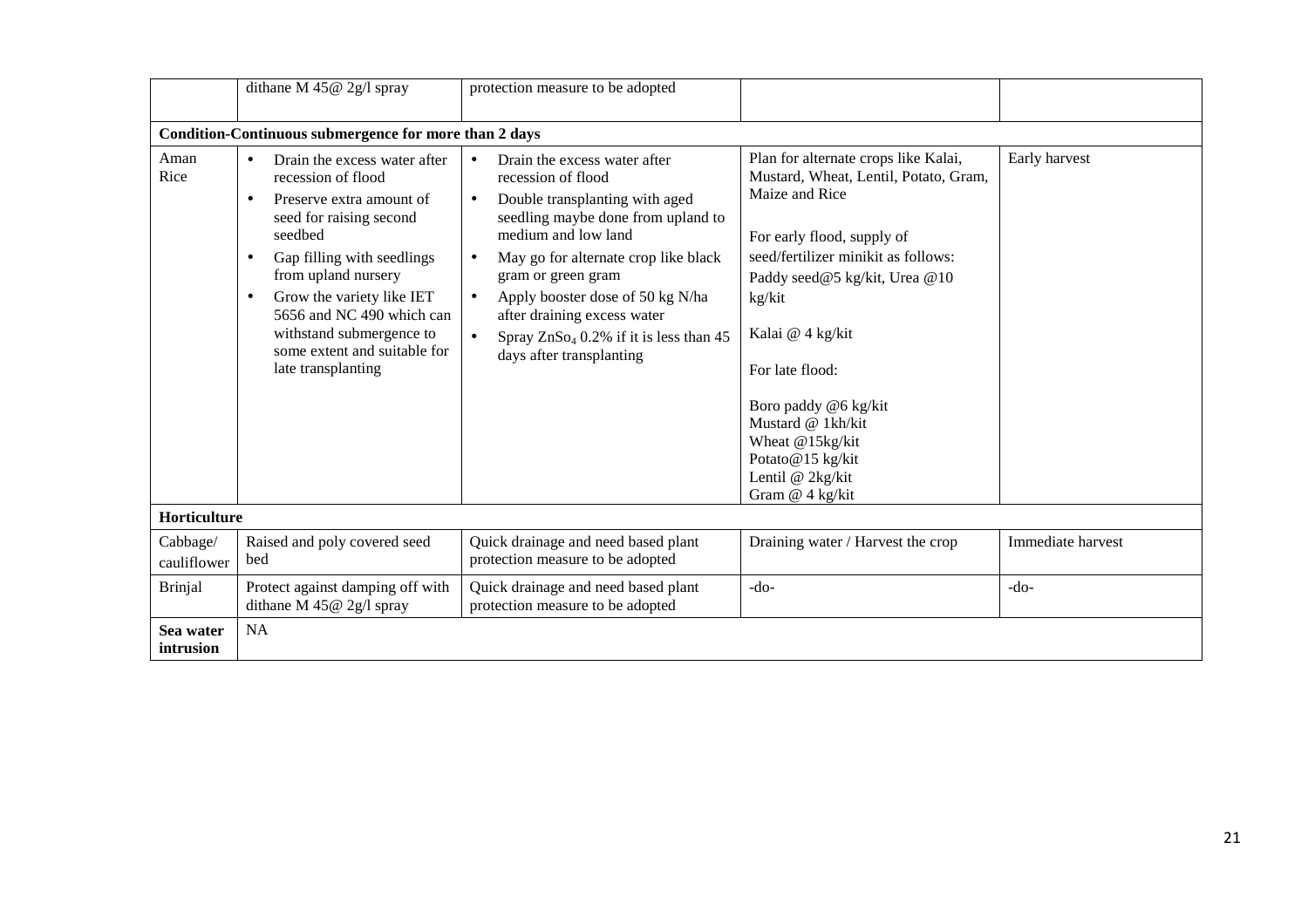#### **2.4 Extreme events: Heat wave / Cold wave/Frost/ Hailstorm /Cyclone**

| <b>Extreme</b>   | <b>Suggested contingency measure</b>                     |                                                                                                                                                                             |                                                                                       |                                                                                                           |  |  |
|------------------|----------------------------------------------------------|-----------------------------------------------------------------------------------------------------------------------------------------------------------------------------|---------------------------------------------------------------------------------------|-----------------------------------------------------------------------------------------------------------|--|--|
| event type       | Seedling / nursery stage                                 | <b>Vegetative stage</b>                                                                                                                                                     | <b>Reproductive stage</b>                                                             | At harvest                                                                                                |  |  |
| <b>Heat Wave</b> | NA                                                       |                                                                                                                                                                             |                                                                                       |                                                                                                           |  |  |
| <b>Cold wave</b> |                                                          |                                                                                                                                                                             |                                                                                       |                                                                                                           |  |  |
| Wheat            | Resowing under polished<br>with good<br>water management | Apply irrigation in evening $&$ draining<br>water in morning                                                                                                                | Apply irrigation in evening $\&$<br>draining water in morning                         | Immediate harvesting                                                                                      |  |  |
| Mustard          | Resowing under polished<br>with good water management    | $\blacksquare$                                                                                                                                                              |                                                                                       |                                                                                                           |  |  |
| Potato           | Re-planting                                              |                                                                                                                                                                             |                                                                                       |                                                                                                           |  |  |
| Ginger           | No effect                                                | No effect                                                                                                                                                                   | No effect                                                                             | Harvest early and keep rhizomes in<br>heap form                                                           |  |  |
| Tea              | ٠                                                        | Wind break trees at the periphery<br>$\bullet$<br>of the garden<br>Shade tree planting to be done at<br>30-40 cm apart to maintain<br>optimum soil and leaf<br>temperatures | Foliar application of N, P, K<br>2:1:3 at the interval of 15 days<br>twice            | Provide extra shade and mulching to<br>raise the soil temperature                                         |  |  |
| Cardamom         | $\overline{a}$                                           | Mulching<br>$\bullet$<br>Manuring with well decomposed<br>$\bullet$<br>forest litters                                                                                       | Mulching<br>$\bullet$<br>Manuring with well<br>$\bullet$<br>decomposed forest litters | No effect                                                                                                 |  |  |
| Frost            |                                                          |                                                                                                                                                                             |                                                                                       |                                                                                                           |  |  |
| Wheat            | Resowing under polished<br>with good<br>water management | Apply irrigation in evening & draining<br>water in morning                                                                                                                  | Collect affected plants and burn<br>them                                              |                                                                                                           |  |  |
| Tea              |                                                          | Spraying of growth hormones<br>(planofix) on the foliage of tea plants<br>followed by spraying NPK mixture @<br>2:1:2 twice at 15 days interval                             | Hormonal spray (planofix)<br>twice at 15 days interval                                | Provide burnt fire in a suitable place<br>without providing harm to the plant for<br>timely crop maturity |  |  |
| Cardamom         | No effect                                                | No effect                                                                                                                                                                   | No effect                                                                             | Early harvesting of ripen capsule                                                                         |  |  |
| Hailstorm        |                                                          |                                                                                                                                                                             |                                                                                       |                                                                                                           |  |  |
| Rice             | Preserve extra amount of<br>seed for raising second      | Gap filling in early vegetative stage                                                                                                                                       | ÷,                                                                                    | $\sim$                                                                                                    |  |  |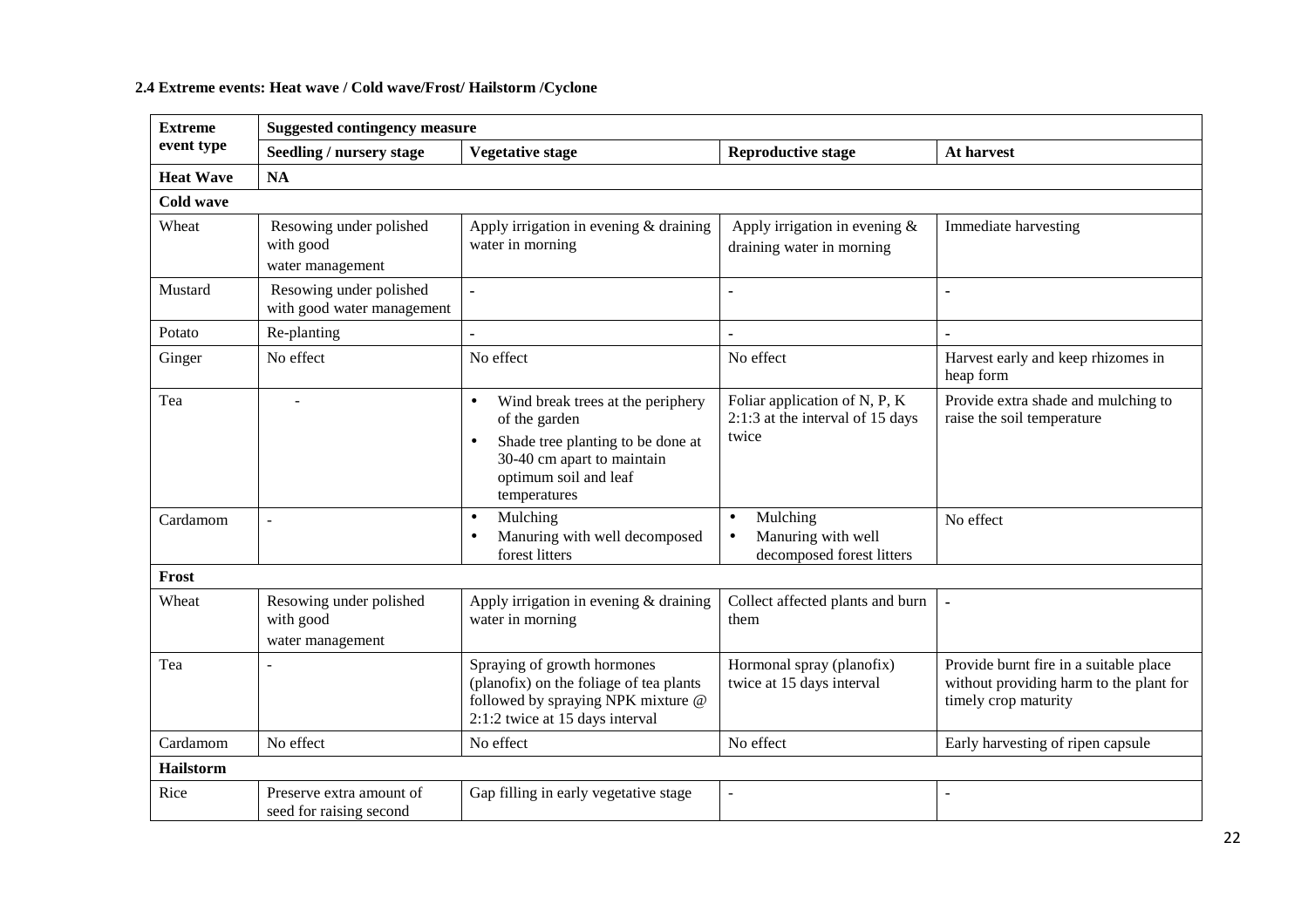|              | seedbed                                                                                                                                                                                      |                                                                                                                                                                                                                                   |                                                                                                                                      |                                                                                                            |
|--------------|----------------------------------------------------------------------------------------------------------------------------------------------------------------------------------------------|-----------------------------------------------------------------------------------------------------------------------------------------------------------------------------------------------------------------------------------|--------------------------------------------------------------------------------------------------------------------------------------|------------------------------------------------------------------------------------------------------------|
| Mustard      | If the field is completely<br>$\bullet$<br>affected by hail storm<br>plough down the field<br>and go for any late<br>variety<br>Use the unaffected<br>$\bullet$<br>plants as leafy vegetable |                                                                                                                                                                                                                                   |                                                                                                                                      |                                                                                                            |
| Wheat        | $\tilde{\phantom{a}}$                                                                                                                                                                        |                                                                                                                                                                                                                                   | Harvest the crop quickly                                                                                                             | $\overline{a}$                                                                                             |
| Maize        | $\overline{\phantom{0}}$                                                                                                                                                                     | Gap filling                                                                                                                                                                                                                       |                                                                                                                                      | ۰                                                                                                          |
| Horticulture |                                                                                                                                                                                              |                                                                                                                                                                                                                                   |                                                                                                                                      |                                                                                                            |
| Pineapple    | $\overline{\phantom{a}}$                                                                                                                                                                     |                                                                                                                                                                                                                                   | Spray of fungicide incase of<br>rottening                                                                                            | Harvest quickly and sale out                                                                               |
| Tea          |                                                                                                                                                                                              | Provide shade tree planting<br>$\bullet$<br>(permanent and temporary shade)<br>Spray one round of contact<br>fungicide on the affected portion<br>of plants to avoid any fungal<br>infection<br>One round of zinc sulphate $@1\%$ | Provide temporary shade<br>$\bullet$<br>Spray 1% zinc sulphate to<br>$\bullet$<br>avoid secondary infection<br>to flowers and fruits | Crop sanitation, cleaning of affected<br>flower buds and fruits is recommended<br>to restore crop maturity |
|              |                                                                                                                                                                                              | to be sprayed to heal up faster                                                                                                                                                                                                   |                                                                                                                                      |                                                                                                            |
| Cardamom     | $\overline{a}$                                                                                                                                                                               | Remove affected shoots of the plants<br>(trashing)                                                                                                                                                                                | No effect                                                                                                                            | No effect                                                                                                  |
| Cyclone      | <b>NA</b>                                                                                                                                                                                    |                                                                                                                                                                                                                                   |                                                                                                                                      |                                                                                                            |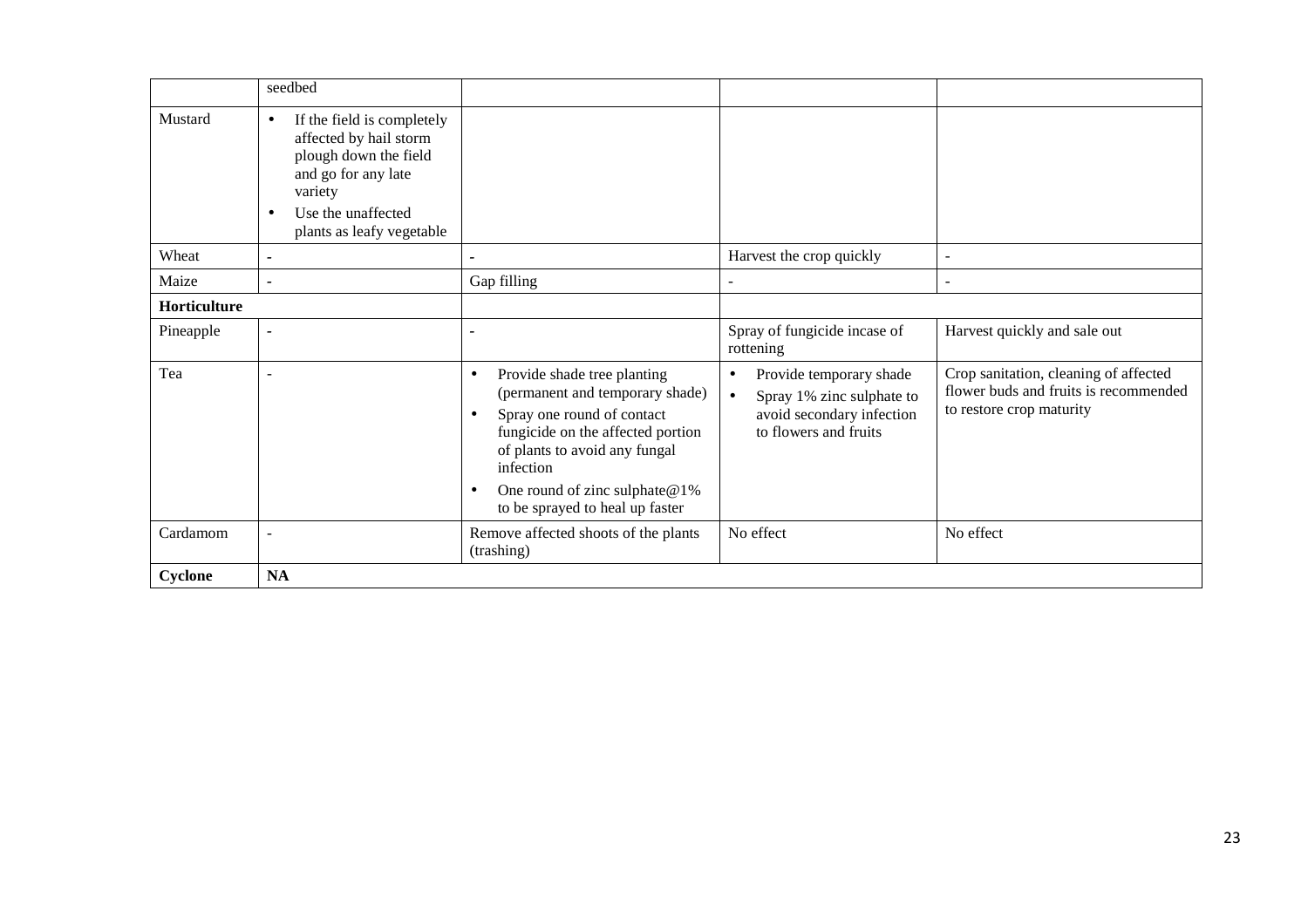#### **2.5. Contingent strategies for Livestock, Poultry & Fisheries**

#### **2.5.1 Livestock**

|                                    | <b>Suggested contingency measures</b>                                                                                                                                                                                                                                                                     |                                                                                                                                                                                                                                                                                                                                                                                                                                                                                                                                                                                                                                                                                                                                                                                           |                                                                                                                                                                                                                                                                                                                                                                                                                                                                                                                                                                                                                                                                                                                                         |  |
|------------------------------------|-----------------------------------------------------------------------------------------------------------------------------------------------------------------------------------------------------------------------------------------------------------------------------------------------------------|-------------------------------------------------------------------------------------------------------------------------------------------------------------------------------------------------------------------------------------------------------------------------------------------------------------------------------------------------------------------------------------------------------------------------------------------------------------------------------------------------------------------------------------------------------------------------------------------------------------------------------------------------------------------------------------------------------------------------------------------------------------------------------------------|-----------------------------------------------------------------------------------------------------------------------------------------------------------------------------------------------------------------------------------------------------------------------------------------------------------------------------------------------------------------------------------------------------------------------------------------------------------------------------------------------------------------------------------------------------------------------------------------------------------------------------------------------------------------------------------------------------------------------------------------|--|
|                                    | <b>Before the event</b>                                                                                                                                                                                                                                                                                   | During the event                                                                                                                                                                                                                                                                                                                                                                                                                                                                                                                                                                                                                                                                                                                                                                          | After the event                                                                                                                                                                                                                                                                                                                                                                                                                                                                                                                                                                                                                                                                                                                         |  |
| <b>Drought</b>                     |                                                                                                                                                                                                                                                                                                           |                                                                                                                                                                                                                                                                                                                                                                                                                                                                                                                                                                                                                                                                                                                                                                                           |                                                                                                                                                                                                                                                                                                                                                                                                                                                                                                                                                                                                                                                                                                                                         |  |
| <b>Floods</b>                      | $\overline{\phantom{a}}$                                                                                                                                                                                                                                                                                  |                                                                                                                                                                                                                                                                                                                                                                                                                                                                                                                                                                                                                                                                                                                                                                                           |                                                                                                                                                                                                                                                                                                                                                                                                                                                                                                                                                                                                                                                                                                                                         |  |
| Cyclone                            |                                                                                                                                                                                                                                                                                                           |                                                                                                                                                                                                                                                                                                                                                                                                                                                                                                                                                                                                                                                                                                                                                                                           |                                                                                                                                                                                                                                                                                                                                                                                                                                                                                                                                                                                                                                                                                                                                         |  |
| Heat wave and                      |                                                                                                                                                                                                                                                                                                           |                                                                                                                                                                                                                                                                                                                                                                                                                                                                                                                                                                                                                                                                                                                                                                                           |                                                                                                                                                                                                                                                                                                                                                                                                                                                                                                                                                                                                                                                                                                                                         |  |
| cold wave                          |                                                                                                                                                                                                                                                                                                           |                                                                                                                                                                                                                                                                                                                                                                                                                                                                                                                                                                                                                                                                                                                                                                                           |                                                                                                                                                                                                                                                                                                                                                                                                                                                                                                                                                                                                                                                                                                                                         |  |
| Shelter/environme<br>nt management | Provide shelter (wooden house<br>$\bullet$<br>preferable)<br>Simple windbreak, shelter or<br>$\bullet$<br>shade are essential<br>Plant, tree as wind break or<br>$\bullet$<br>build a solid fence for wind<br>break<br>Wind break should be located<br>$\bullet$<br>to the north west of the farm<br>shed | More stock, especially young into the shelter<br>$\bullet$<br>area.<br>Wind break, properly oriented and laid out or<br>$\bullet$<br>timber covered lowland were better protection<br>for range cattle than most over heat cattle,<br>causing suggested respiratory disorder.<br>Never close indoor shelter tightly because stock<br>can suffocate from lack of oxygen.<br>Protect male reproductive organ from frostable<br>and freezing as it can impair the animals fertility<br>or ability to breed.<br>Animal need extra feed to provide body heat and<br>$\bullet$<br>to maintain production wt gain.<br>Make arrangement for pelleted cake or cake<br>$\bullet$<br>concentrate for emergency purpose<br>Use heater in water tank to provide livestock<br>$\bullet$<br>enough water | Feedlot livestock that have gone through a<br>$\bullet$<br>severe storm or stress period should be put<br>back on feed carefully.<br>Change the ration gradually from a low to<br>$\bullet$<br>high concentration proportion<br>Cattle which have not been fed for several<br>$\bullet$<br>days or one in accustomed to grains should<br>be limited to 2 to 4 lb per head of whole<br>grain in one feeding, or a total of 5 provide<br>per head the first day. Insure the amount of<br>feed by 2 lb/head/day for lays watch cattle<br>for sign of acute indigestion.<br>Isolate livestock showing sign of scowing or<br>$\bullet$<br>labored breathing. Keep these animals in a<br>dry, draft free place and contact a<br>veterinarian. |  |
| Health and disease<br>management   | Seasonal vaccination scheduled to<br>be followed.                                                                                                                                                                                                                                                         | Precautionary measure to protect from severe<br>$\bullet$<br>cold effect. This will leads to Pnumonia.<br>Use Heater, lamp etc, to keep weather hot and<br>$\bullet$<br>dry. Avoid heater use directly, better to hot air<br>by blower                                                                                                                                                                                                                                                                                                                                                                                                                                                                                                                                                    | Damp free floor, wall to avoid pneumonia, flue<br>etc.                                                                                                                                                                                                                                                                                                                                                                                                                                                                                                                                                                                                                                                                                  |  |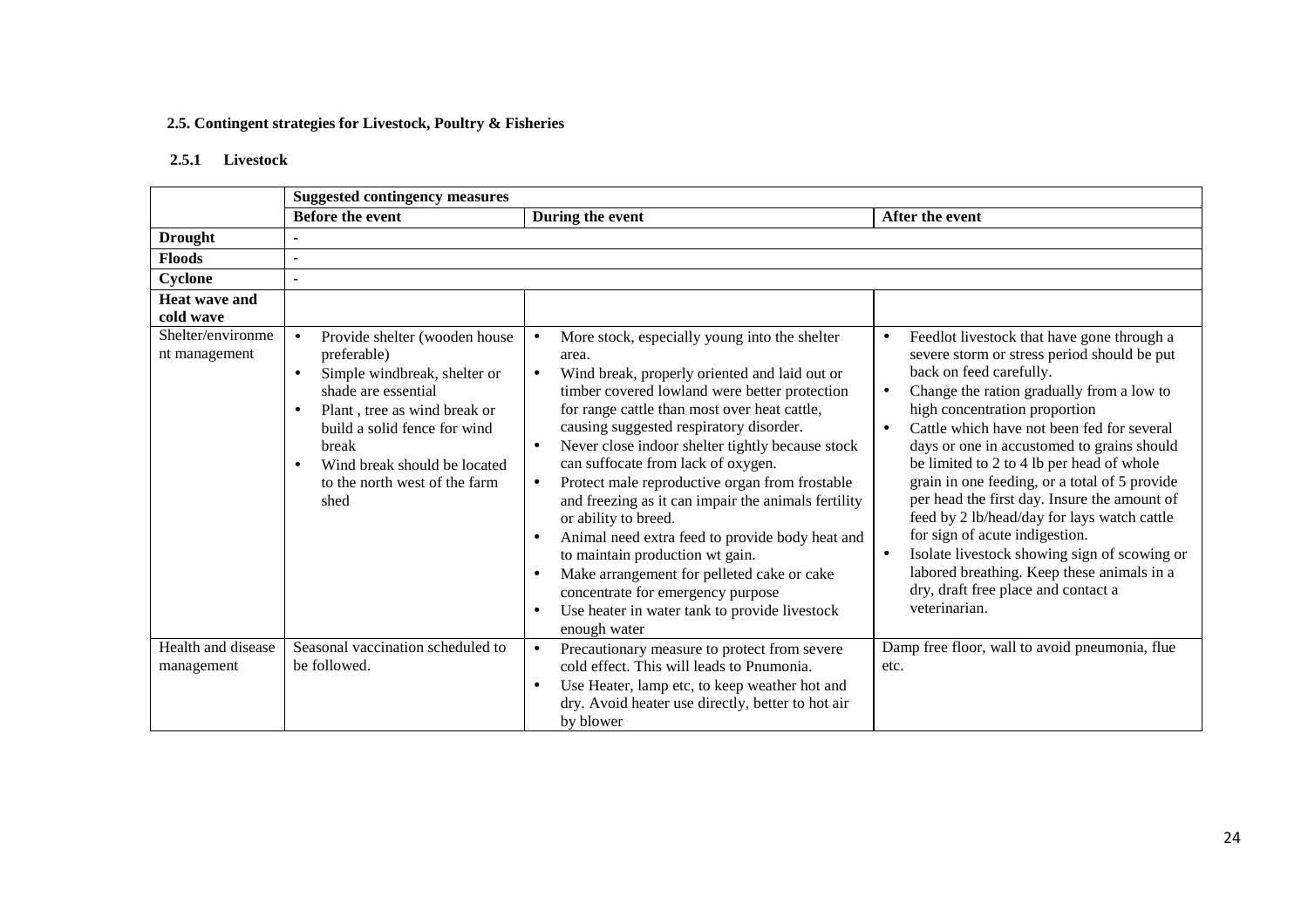## **2.5.2 Poultry**

|                                | <b>Suggested contingency measures</b>                                                                                                                                                                                                                                                                                                                                                                                                                                                                                             | <b>Convergence/linkages with</b><br>ongoing programs, if any                                                                                                                                                                                                                                                                    |                                                                                                                                                                                          |                                                                                       |
|--------------------------------|-----------------------------------------------------------------------------------------------------------------------------------------------------------------------------------------------------------------------------------------------------------------------------------------------------------------------------------------------------------------------------------------------------------------------------------------------------------------------------------------------------------------------------------|---------------------------------------------------------------------------------------------------------------------------------------------------------------------------------------------------------------------------------------------------------------------------------------------------------------------------------|------------------------------------------------------------------------------------------------------------------------------------------------------------------------------------------|---------------------------------------------------------------------------------------|
|                                | <b>Before the event</b>                                                                                                                                                                                                                                                                                                                                                                                                                                                                                                           | During the event                                                                                                                                                                                                                                                                                                                | After the event                                                                                                                                                                          |                                                                                       |
|                                |                                                                                                                                                                                                                                                                                                                                                                                                                                                                                                                                   |                                                                                                                                                                                                                                                                                                                                 |                                                                                                                                                                                          |                                                                                       |
| <b>Drought</b>                 | $\blacksquare$                                                                                                                                                                                                                                                                                                                                                                                                                                                                                                                    |                                                                                                                                                                                                                                                                                                                                 |                                                                                                                                                                                          |                                                                                       |
| <b>Floods</b>                  | $\sim$                                                                                                                                                                                                                                                                                                                                                                                                                                                                                                                            |                                                                                                                                                                                                                                                                                                                                 |                                                                                                                                                                                          |                                                                                       |
| Cyclone                        | $\overline{a}$                                                                                                                                                                                                                                                                                                                                                                                                                                                                                                                    |                                                                                                                                                                                                                                                                                                                                 |                                                                                                                                                                                          |                                                                                       |
| Heat wave and cold wave        |                                                                                                                                                                                                                                                                                                                                                                                                                                                                                                                                   |                                                                                                                                                                                                                                                                                                                                 |                                                                                                                                                                                          |                                                                                       |
| Shelter/environment management | Built the house in North-<br>$\bullet$<br>south direction to receive<br>more sunlight.<br>Make arrange for proper<br>ventilation into the shed.<br>Make the wall with<br>appropriate insolation to<br>chek cod transmission.<br>Better to use cage system<br>than deep litter system as<br>these is a change of<br>damping the litter incold<br>wave and this increases the<br>chance of Aspergillosis,<br>Candiasis etc.<br>It is to be noted that during<br>cold weather, the chance of<br>incidence of disese is<br>increased. | Drop the curtain but<br>$\bullet$<br>assure sufficient<br>ventilation.<br>Provide heat - heater,<br>$\bullet$<br>Lamp, Stoves etc. Hot<br>water pipe.<br>Provide feed – need<br>$\bullet$<br>extra energy for body<br>heat during severe or<br>prolonged cold<br>weather, especially if<br>they are outside<br>without shelter. | If any bird shows any<br>sign of symptoms of<br>Pneumonia or any other<br>disease, then isolate it<br>immediately make<br>appropriate<br>arrangement for<br>treatment and<br>prevention. | Darjeeling Krishi Vigyan Kendra<br>doing good work in this aspect in<br>this district |
| Health and disease management  | Deep litter (staw) should be<br>avoiding, so free from damping<br>problem.                                                                                                                                                                                                                                                                                                                                                                                                                                                        | Insulated wall to avoid<br>$\bullet$<br>Aspergellosis.<br>Use Protectin measure<br>$\bullet$<br>such as Enrofloxacin,<br>Oxytetracyclin,<br>Tetracyclin etc.                                                                                                                                                                    | Ensure that<br>$\bullet$<br>sufficient sunlight<br>should be received<br>in house.<br>Use green feed if<br>available.                                                                    | $\sim$                                                                                |